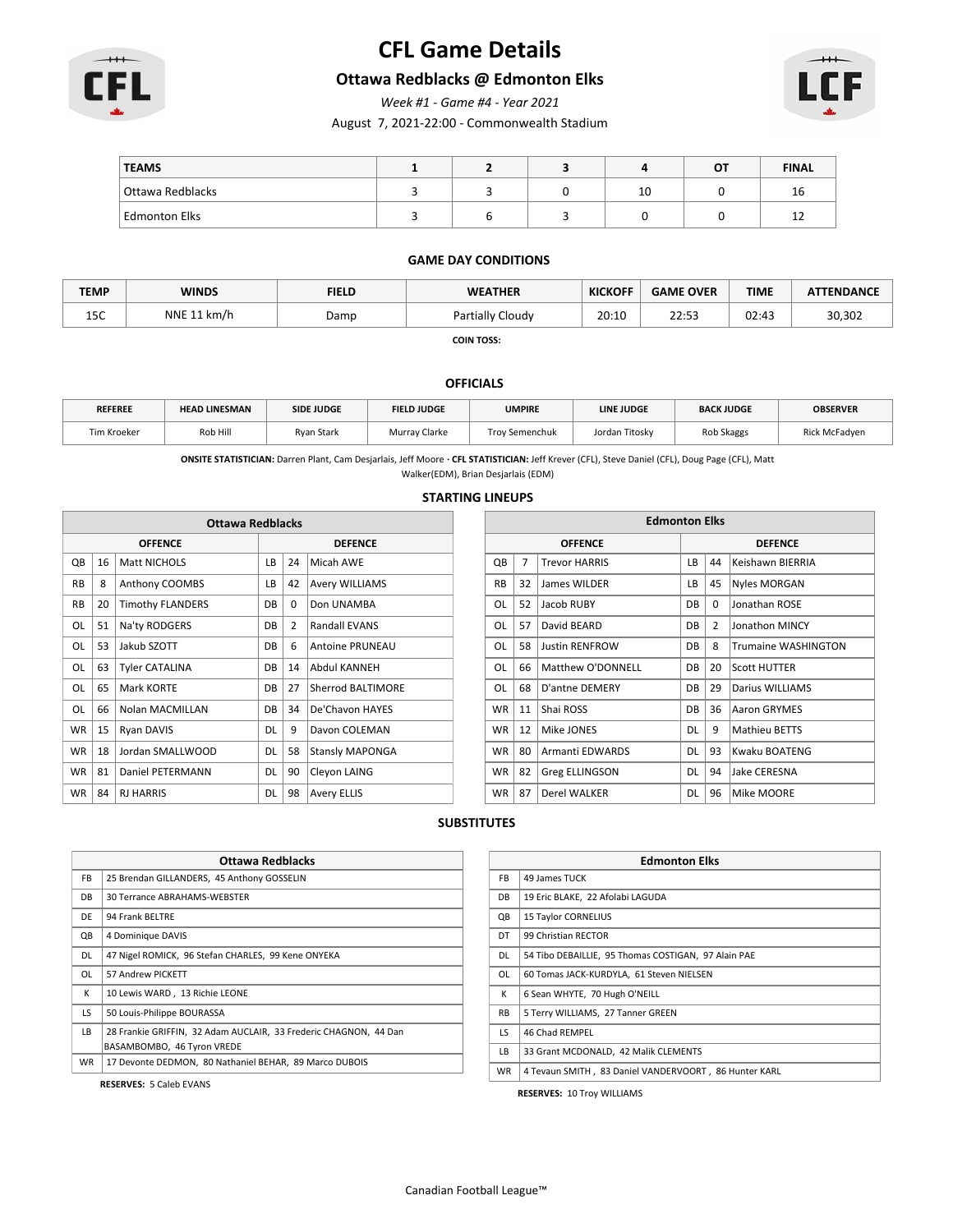

# **SCORING DETAILS**

### **Ottawa Redblacks @ Edmonton Elks**

*Week #1 - Game #4 - Year 2021*

August 7, 2021-22:00 - Commonwealth Stadium



| <b>TEAMS</b>         |  |    | O٦ | <b>FINAL</b> |
|----------------------|--|----|----|--------------|
| Ottawa Redblacks     |  | 10 |    | ᅩ            |
| <b>Edmonton Elks</b> |  |    |    | ᅩ            |

| <b>QTR</b>   | <b>TIME</b> | <b>TEAM</b> | <b>SCORE</b> | <b>PLAYER</b>    | <b>PLAY</b>                                                          | <b>OTT</b> | <b>EDM</b> |
|--------------|-------------|-------------|--------------|------------------|----------------------------------------------------------------------|------------|------------|
| $\mathbf{1}$ | 05:27       | <b>EDM</b>  | FG           | 6 WHYTE          | (09:41) S. WHYTE Field Goal Attempt (12 yds), Good                   | $\Omega$   | 3          |
| 1            | 12:41       | <b>OTT</b>  | FG           | 10 WARD          | (02:38) L. WARD Field Goal Attempt (52 yds), Good                    | 3          |            |
| 2            | 11:50       | <b>EDM</b>  | FG           | 6 WHYTE          | (03:28) S. WHYTE Field Goal Attempt (52 yds), Good                   | 3          | 6          |
|              | 14:27       | <b>OTT</b>  | FG           | 10 WARD          | (00:36) L. WARD Field Goal Attempt (21 yds), Good                    | 6          | 6          |
| 2            | 15:00       | <b>EDM</b>  | FG           | 6 WHYTE          | (00:07) S. WHYTE Field Goal Attempt (48 yds), Good                   | 6          | 9          |
| 3            | 04:58       | <b>EDM</b>  | FG           | 6 WHYTE          | (10:20) S. WHYTE Field Goal Attempt (43 yds), Good                   | 6          | 12         |
| 4            | 01:38       | <b>OTT</b>  | FG           | 10 WARD          | (13:46) L. WARD Field Goal Attempt (51 yds), Good                    | 9          | 12         |
| 4            | 05:03       | <b>OTT</b>  | TD           | <b>14 KANNEH</b> | (10:22) T. HARRIS Pass Intercepted by A. KANNEH at O8 (returned 102) | 15         | 12         |
|              |             |             |              |                  | yds), Touchdown, A. PRUNEAU injured on the play                      |            |            |
| 4            | 05:17       | <b>OTT</b>  | CVT1         | 10 WARD          | (09:57) L. WARD Convert Kick (32 yds), Good                          | 16         | 12         |

| <b>SCORING BREAKDOWN</b> | ОТТ | <b>EDM</b> |
|--------------------------|-----|------------|
| <b>Final Score</b>       | 16  | 12         |
| Largest Lead             | 4   | 6          |
| Touchdowns               | 1   | 0          |
| 1-pt Converts            | 1   | 0          |
| 2-pt Converts            | O   | ŋ          |
| <b>Field Goals</b>       | 3   | 4          |
| <b>Singles</b>           | ŋ   | ი          |
| <b>Safeties</b>          |     |            |

| <b>TOUCHDOWNS</b> | OTT (1) | <b>EDM (0)</b> |
|-------------------|---------|----------------|
| Rush              | O       | 0              |
| Pass              | O       | 0              |
| <b>INTs</b>       | 1       | 0              |
| Fum Ret           | O       | 0              |
| <b>Punt Ret</b>   | O       | 0              |
| <b>KO Ret</b>     | O       | 0              |
| <b>FGM Ret</b>    | O       | O              |
| OT Fum Rec        | O       | 0              |
| OT Punt Rec       | O       | O              |
| OT KO Rec         | n       | ი              |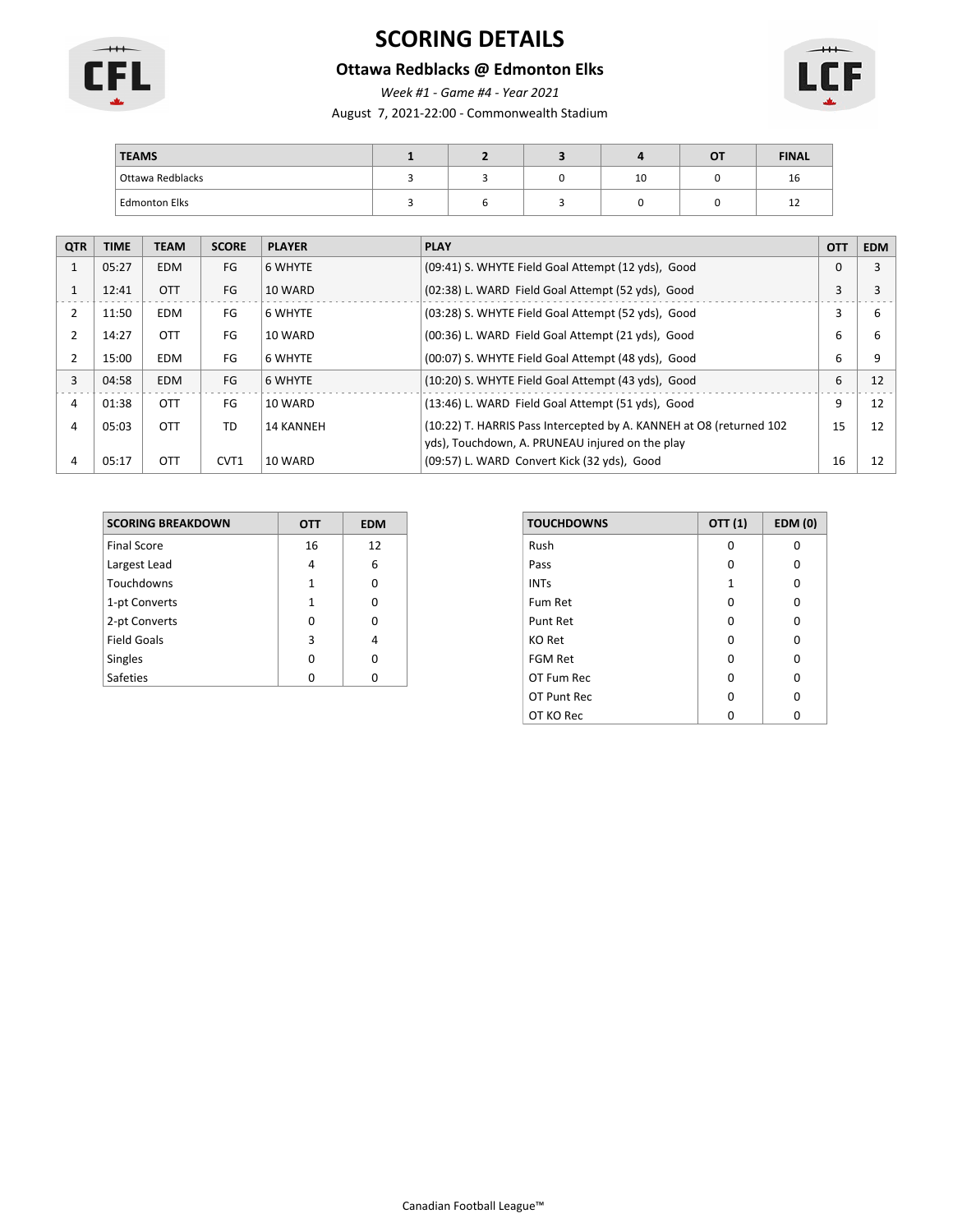

# **Team Statistics**

### **Ottawa Redblacks @ Edmonton Elks**

*Week #1 - Game #4 - Year 2021*

August 7, 2021-22:00 - Commonwealth Stadium



| <b>NET OFFENCE &amp; POSSESSION</b>             | Ottawa Redblacks (16)           | <b>Edmonton Elks (12)</b>        |
|-------------------------------------------------|---------------------------------|----------------------------------|
| FIRST DOWNS: Total (Rush - Pass - Penalty)      | $7(3 - 4 - 0)$                  | $26(7 - 18 - 1)$                 |
| Rushing (Yards-Att / Avg)                       | $56 - 16 / 3.5$                 | $110 - 21 / 5.2$                 |
| Passing (Yards-Att / Avg)                       | $71 - 20 / 3.6$                 | $333 - 44 / 7.6$                 |
| Team Losses (Yards-Num)                         | $33 - 6$                        | $20 - 3$                         |
| Net Offence (Yards-Plays / Avg)                 | $94 - 42 / 2.2$                 | $423 - 68 / 6.2$                 |
| 1st Down (Yards-Att / Avg)                      | $87 - 21 / 4.1$                 | $275 - 40 / 6.9$                 |
| 2nd Down (Yards-Att / Avg)                      | $3 - 19 / 0.2$                  | $137 - 26 / 5.3$                 |
| 3rd Down (Yards-Att / Avg)                      | $4 - 2 / 2.0$                   | $11 - 2 / 5.5$                   |
| Time of Possession                              | 24:04                           | 35:56                            |
| <b>PASSING</b>                                  | <b>Ottawa Redblacks (16)</b>    | <b>Edmonton Elks (12)</b>        |
| Pass Attempts-Completions / Yards               | $20 - 12 / 71$                  | 44 - 33 / 333                    |
| Interceptions-TD Passes-Long                    | $0 - 0 - 15$                    | $3 - 0 - 35$                     |
| Completion % / Efficiency                       | 60% / 66.9                      | 75% / 67.7                       |
| <b>TURNOVERS &amp; PENALTIES</b>                | Ottawa Redblacks (16)           | <b>Edmonton Elks (12)</b>        |
| GIVEAWAYS: Total (Fumbles - INT - Downs)        | $0(0 - 0 - 0)$                  | $3(0 - 3 - 0)$                   |
| <b>Fumbles - Fumbles Lost</b>                   | $1 - 0$                         | $0 - 0$                          |
| Penalties (Accepted, No-Yards)                  | $5 - 55$                        | $6 - 55$                         |
| Declined Penalties (No)                         | 0                               | 0                                |
| <b>OTHER GAME DATA</b>                          | <b>Ottawa Redblacks (16)</b>    | <b>Edmonton Elks (12)</b>        |
| SACKS ALLOWED: No-Yards (1st - 2nd - 3rd)       | $5 - 32(1 - 4 - 0)$             | $3 - 20 (0 - 3 - 0)$             |
| 2nd Down Conversions ALL (Att - Made / Pct)     | $19 - 3 / 16%$                  | $26 - 13 / 50%$                  |
| 2nd Down Conversions 1-3 Yds (Att - Made / Pct) | $4 - 2 / 50%$                   | $5 - 5 / 100\%$                  |
| 2nd Down Conversions 4-6 Yds (Att - Made / Pct) | $4 - 1 / 25%$                   | $12 - 6 / 50%$                   |
| 2nd Down Conversions 7+ Yds (Att - Made / Pct)  | $11 - 0 / 0\%$                  | $9 - 2 / 22%$                    |
| Redzone Results (Opp - TDs / Pct)               | $1 - 0/0%$                      | $3 - 0 / 0$ %                    |
| 1-Pt Converts (Att / Made)                      | 1/1                             | 0/0                              |
| 2-Pt Converts (Att / Made)                      | 0/0                             | 0/0                              |
| Field Goals (Att / Made / LG)                   | 3/3/52                          | 4/4/52                           |
| Punting (No - Yds - Avg - LG - S / Net Avg)     | 11 - 534 - 48.5 - 62 - 0 / 44.2 | $8 - 364 - 45.5 - 53 - 0 / 33.9$ |
| Kickoffs (No - Yds - Avg - LG - S)              | $3 - 194 - 64.7 - 65 - 0$       | $4 - 252 - 63 - 64 - 0$          |
| Punt Returns (No-Yards)                         | $8 - 93$                        | $7 - 48$                         |
| Kickoff Returns (No-Yards)                      | $4 - 89$                        | $3 - 55$                         |
| Field Goal Missed Returns (No-Yards)            | $0 - 0$                         | $0 - 0$                          |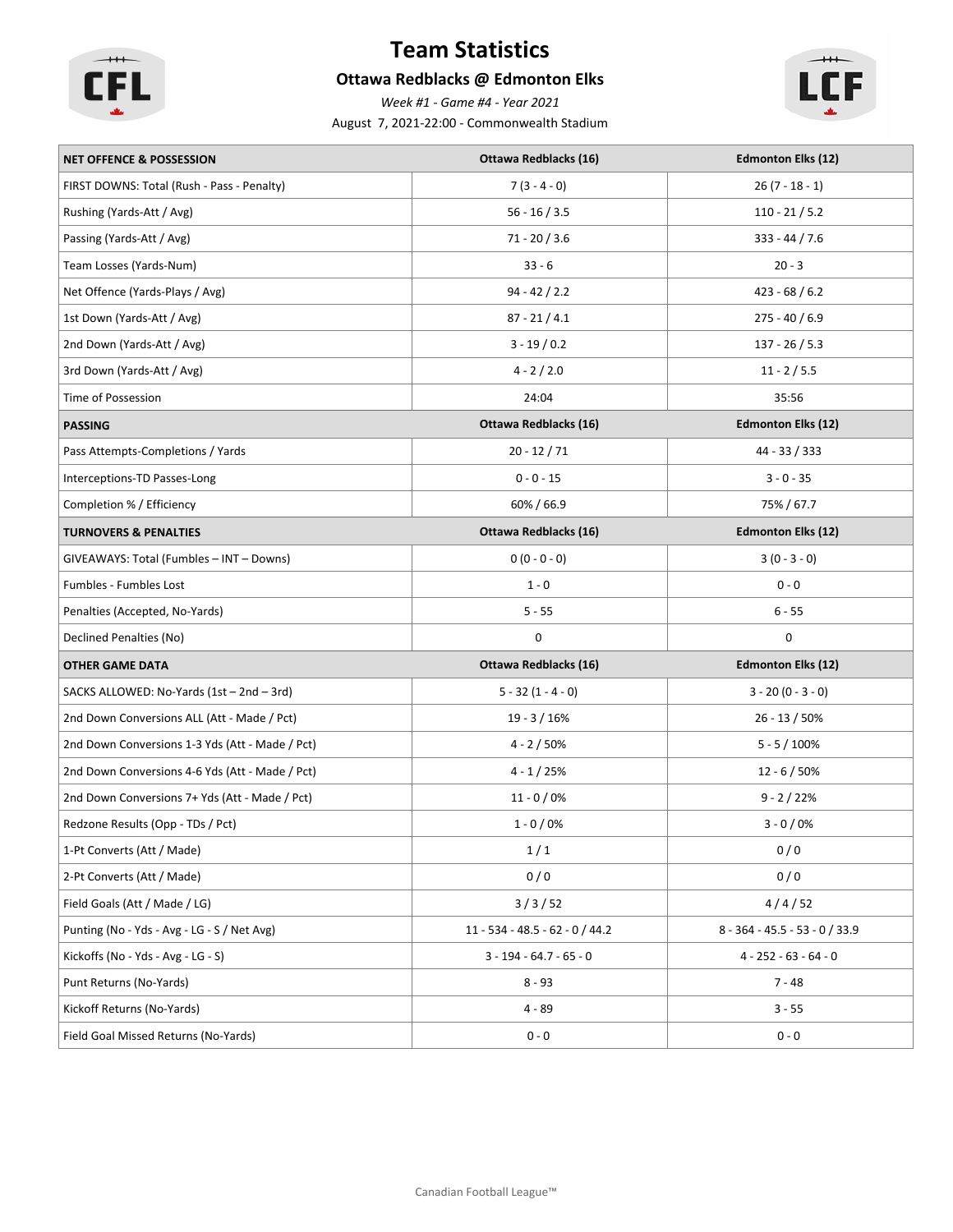

# **INDIVIDUAL OFFENCE & SPECIAL TEAMS**

### **Ottawa Redblacks @ Edmonton Elks**

*Week #1 - Game #4 - Year 2021*

August 7, 2021-22:00 - Commonwealth Stadium



|                                   | <b>Ottawa Redblacks</b> |                |                |            |                |                |                |                |                   |              |                                   |            |                | <b>Edmonton Elks</b> |                |                |            |                |             |                |                |
|-----------------------------------|-------------------------|----------------|----------------|------------|----------------|----------------|----------------|----------------|-------------------|--------------|-----------------------------------|------------|----------------|----------------------|----------------|----------------|------------|----------------|-------------|----------------|----------------|
| PASSING                           | ATT COM                 |                | PCT            | <b>YDS</b> | INT            | TD             | LG             | 30             |                   | EFF          | <b>PASSING</b>                    | <b>ATT</b> | COM            | PCT                  | <b>YDS</b>     | INT            | <b>TD</b>  | LG             | 30          |                | EFF            |
| 16 NICHOLS, Matt                  | 20                      | 12             | 60.0           | 71         | 0              | $\pmb{0}$      | 15             | $\mathbf 0$    |                   | 66.9         | 7 HARRIS, Trevor                  | 44         | 33             | 75.0                 | 333            |                | 3<br>0     | 35             |             | 1              | 67.7           |
|                                   |                         |                |                |            |                |                |                |                |                   |              |                                   |            |                |                      |                |                |            |                |             |                |                |
| <b>RUSHING</b>                    |                         |                | CAR            | <b>YDS</b> |                | AVG            | LG             | TD             | 10                | 20           | <b>RUSHING</b>                    |            |                | CAR                  | <b>YDS</b>     | AVG            | LG         |                | <b>TD</b>   | 10             | 20             |
| 4 DAVIS, Dominique                |                         |                | $\overline{2}$ |            | 4              | 2.0            | $\overline{2}$ | $\pmb{0}$      | $\pmb{0}$         | 0            | 7 HARRIS, Trevor                  |            |                | 5                    | 17             | 3.4            |            | 9              | $\mathbf 0$ | $\mathbf 0$    | $\mathbf 0$    |
| 15 DAVIS, Ryan                    |                         |                | $\mathbf 1$    |            | 6              | 6.0            | 6              | 0              | 0                 | $\pmb{0}$    | 12 JONES, Mike                    |            |                | $\mathbf{1}$         | $\overline{4}$ | 4.0            |            | $\overline{4}$ | $\mathbf 0$ | $\mathbf 0$    | 0              |
| 16 NICHOLS, Matt                  |                         |                | $\overline{2}$ |            | $\overline{7}$ | 3.5            | 6              | $\pmb{0}$      | 0                 | $\pmb{0}$    | 32 WILDER, James                  |            |                | 15                   | 89             | 5.9            | 14         |                | $\mathbf 0$ | $\overline{2}$ | 0              |
| 20 FLANDERS, Timothy              |                         |                | 11             | 39         |                | 3.5            | 8              | $\pmb{0}$      | $\pmb{0}$         | $\pmb{0}$    |                                   |            |                |                      |                |                |            |                |             |                |                |
|                                   |                         |                |                |            |                |                |                |                |                   |              |                                   |            |                |                      |                |                |            |                |             |                |                |
| <b>RECEIVING</b>                  | TAR                     | <b>NO</b>      | <b>YDS</b>     | AVG        |                | LG TD          | YAC            |                | 30 <sup>°</sup>   | 2D           | <b>RECEIVING</b>                  |            | <b>TAR</b>     | <b>NO</b>            | <b>YDS</b>     | AVG            | LG         | TD             | YAC 30      |                | 2D             |
| 15 DAVIS, Ryan                    | $\overline{7}$          | 6              | 33             | 5.5        | 15             | 0              |                | 10             | 0                 | 1            | 11 ROSS, Shai                     |            | 7              | 5                    | 47             | 9.4            | 11         | 0              | 21          | 0              | 3              |
| 18 SMALLWOOD, Jordan              | $\sqrt{4}$              | $\mathbf{1}$   | 9              | 9.0        | 9              | $\pmb{0}$      |                | $\overline{2}$ | 0                 | $\pmb{0}$    | 12 JONES, Mike                    |            | 4              | $\overline{2}$       | 23             | 11.5           | 15         | $\pmb{0}$      | 4           | $\mathbf 0$    | $\overline{2}$ |
| 20 FLANDERS, Timothy              | $\mathbf{1}$            | $\mathbf{1}$   | $\overline{7}$ | 7.0        | $\overline{7}$ | $\pmb{0}$      |                | $\overline{7}$ | 0                 | $\pmb{0}$    | 32 WILDER, James                  |            | 12             | 9                    | 72             | 8.0            | 14         | $\pmb{0}$      | 52          | $\pmb{0}$      | $\mathbf 1$    |
| 80 BEHAR, Nathaniel               | $\overline{2}$          | $\overline{2}$ | $\overline{2}$ | 1.0        | 4              | $\mathbf 0$    |                | $\overline{2}$ | 0                 | $\mathbf{1}$ | 49 TUCK, James                    |            | $\overline{2}$ | $\mathbf{1}$         | 16             | 16.0           | 16         | 0              | 10          | 0              | $\mathbf 0$    |
| 81 PETERMANN, Daniel              | $1\,$                   | $\pmb{0}$      | $\pmb{0}$      | 0.0        | 0              | 0              |                | 0              | 0                 | $\mathbf 0$  | 80 EDWARDS, Armanti               |            | 4              | 3                    | 25             | 8.3            | 14         | $\pmb{0}$      | 12          | $\mathbf 0$    | $\mathbf 1$    |
| 84 HARRIS, RJ                     | 5                       | $\overline{2}$ | 20             | 10.0       | 12             | $\mathbf 0$    |                | $\overline{2}$ | 0                 | $\mathbf 0$  | 82 ELLINGSON, Greg                |            | 5              | 5                    | 52             | 10.4           | 18         | $\mathbf 0$    | 9           | $\mathbf 0$    | $\mathbf{1}$   |
|                                   |                         |                |                |            |                |                |                |                |                   |              | 87 WALKER, Derel                  |            | 10             | 8                    | 98             | 12.3           | 35         | $\pmb{0}$      | 48          | 1              | $\mathbf 1$    |
|                                   |                         |                |                |            |                |                |                |                |                   |              |                                   |            |                |                      |                |                |            |                |             |                |                |
| TEAM LOSSES & FUMBLES             |                         |                | <b>TL</b>      | <b>YDS</b> |                | QS             | OTH            | <b>FUM</b>     |                   | LST          | TEAM LOSSES & FUMBLES             |            |                |                      | <b>TL</b>      | <b>YDS</b>     | QS         |                | OTH         | <b>FUM</b>     | LST            |
| 4 DAVIS, Dominique                |                         |                | $\mathbf{1}$   |            | $\mathbf{1}$   | 1              | 0              |                | 0                 | $\pmb{0}$    | 7 HARRIS, Trevor                  |            |                |                      | 3              | 20             | 3          |                | 0           | $\mathbf 0$    | $\pmb{0}$      |
| 16 NICHOLS, Matt                  |                         |                | 5              | 32         |                | $\overline{4}$ | $\mathbf{1}$   |                | $\,1\,$           | $\pmb{0}$    |                                   |            |                |                      |                |                |            |                |             |                |                |
|                                   |                         |                |                |            |                |                |                |                |                   |              |                                   |            |                |                      |                |                |            |                |             |                |                |
| <b>FIELD GOALS &amp; CONVERTS</b> | FG-ATT MD               | PCT            | LG             |            | S YDS          |                |                |                | FG MISS C-ATT C-1 |              | <b>FIELD GOALS &amp; CONVERTS</b> | FG-ATT     | <b>MD</b>      | PCT                  | LG             | S YDS          |            | FG MISS        |             |                | C-ATT C-1      |
| 10 WARD, Lewis                    | 3                       | 3 100.0        | 52             |            | $0$ 124        |                | (None)         |                | $1 \quad 1$       |              | 6 WHYTE, Sean                     | 4          | 4              | 100.0                |                | 52 0 155       |            | (None)         |             |                | $0\qquad 0$    |
|                                   |                         |                |                |            |                |                |                |                |                   |              |                                   |            |                |                      |                |                |            |                |             |                |                |
| PUNTING                           |                         |                | NO YDS         |            | AVG            | LG             |                | S NET          |                   | AVG          | <b>PUNTING</b>                    |            |                | NO YDS               |                | AVG            | LG         |                | S NET       |                | AVG            |
| 13 LEONE, Richie                  |                         |                | 11 534         |            | 48.5           | 62             |                | 0 486          |                   | 44.2         | 70 O'NEILL, Hugh                  |            |                |                      | 8 364          | 45.5           | 53         | $\mathbf 0$    | 271         |                | 33.9           |
|                                   |                         |                |                |            |                |                |                |                |                   |              |                                   |            |                |                      |                |                |            |                |             |                |                |
| <b>KICKOFFS</b>                   |                         |                | NO YDS         |            | AVG            | LG             |                | S NET          |                   | AVG          | <b>KICKOFFS</b>                   |            |                | NO YDS               |                | AVG            | LG         |                | S NET       |                | AVG            |
| 13 LEONE, Richie                  |                         |                | 3 194          |            | 64.7           | 65             |                | 0 139          |                   | 46.3         | 70 O'NEILL, Hugh                  |            |                |                      | 4 252          | 63.0           | 64         | 0              | 163         |                | 40.8           |
|                                   |                         |                |                |            |                |                |                |                |                   |              |                                   |            |                |                      |                |                |            |                |             |                |                |
| <b>PUNT RETURNS</b>               |                         |                |                | <b>NO</b>  |                | <b>YDS</b>     | AVG            |                | LG                | TD           | <b>PUNT RETURNS</b>               |            |                |                      |                | <b>NO</b>      | <b>YDS</b> |                | AVG         | LG             | TD             |
| 17 DEDMON, Devonte                |                         |                |                |            | 8              | 93             | 11.6           |                | 26                | 0            | 5 WILLIAMS, Terry                 |            |                |                      |                | $\overline{7}$ | 48         |                | 6.9         | 9              | 0              |
|                                   |                         |                |                |            |                |                |                |                |                   |              |                                   |            |                |                      |                |                |            |                |             |                |                |
| <b>KICKOFF RETURNS</b>            |                         |                |                | <b>NO</b>  |                | <b>YDS</b>     | AVG            |                | LG                | TD           | <b>KICKOFF RETURNS</b>            |            |                |                      |                | <b>NO</b>      | <b>YDS</b> |                | AVG         | LG             | TD             |
| 15 DAVIS, Ryan                    |                         |                |                |            | $\mathbf{1}$   | 22             | 22.0           |                | 22                | $\mathbf 0$  | 5 WILLIAMS, Terry                 |            |                |                      |                | 3              | 55         |                | 18.3        | 19             | 0              |
| 17 DEDMON, Devonte                |                         |                |                |            | $\overline{3}$ | 67             | 22.3           |                | 24                | $\mathbf{0}$ |                                   |            |                |                      |                |                |            |                |             |                |                |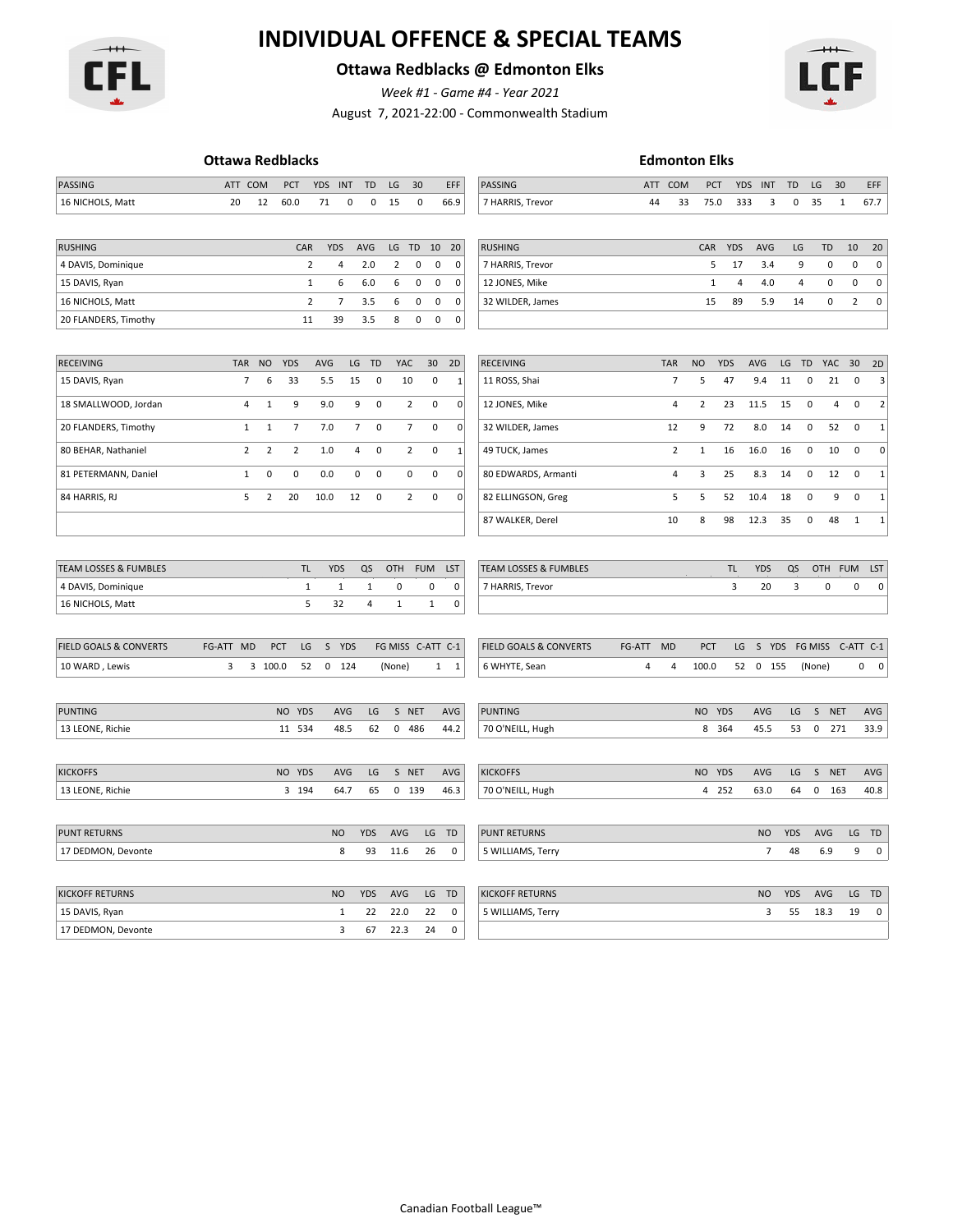

# **INDIVIDUAL & TEAM DEFENCE**

### **Ottawa Redblacks @ Edmonton Elks**

*Week #1 - Game #4 - Year 2021*

August 7, 2021-22:00 - Commonwealth Stadium



#### **Ottawa Redblacks Edmonton Elks**

| <b>PLAYER</b>               | DT             | <b>ST</b>      | <b>TT</b>    | <b>TFL</b>  | QS           | YD             | FF          |
|-----------------------------|----------------|----------------|--------------|-------------|--------------|----------------|-------------|
| 0 UNAMBA, Don               | $\overline{2}$ | 0              | 2            | 0           | 0            | $\Omega$       | 0           |
| 2 EVANS, Randall            | 4              | $\overline{2}$ | 6            | $\Omega$    | 0            | 0              | $\mathbf 0$ |
| 4 DAVIS, Dominique          | 1              | 0              | 1            | 0           | 0            | 0              | $\mathbf 0$ |
| 6 PRUNEAU, Antoine          | 3              | $\mathbf{1}$   | 4            | $\mathbf 0$ | $\mathbf 0$  | 0              | $\mathbf 0$ |
| 9 COLEMAN, Davon            | $\mathbf{1}$   | 0              | 1            | 0           | 0            | 0              | 0           |
| 14 KANNEH, Abdul            | 6              | 0              | 6            | $\mathbf 0$ | 0            | 0              | $\mathbf 0$ |
| 24 AWE, Micah               | 4              | 0              | 4            | $\mathbf 0$ | 1            | $\overline{7}$ | $\mathbf 0$ |
| 27 BALTIMORE, Sherrod       | 8              | 0              | 8            | $\mathbf 0$ | 0            | 0              | $\mathbf 0$ |
| 28 GRIFFIN, Frankie         | $\mathbf{1}$   | $\overline{2}$ | 3            | $\mathbf 0$ | $\mathbf 0$  | 0              | $\mathbf 0$ |
| 32 AUCLAIR, Adam            | 0              | 2              | 2            | 0           | 0            | 0              | 0           |
| 34 HAYES, De'Chavon         | 3              | 0              | 3            | $\Omega$    | $\mathbf 0$  | $\Omega$       | $\mathbf 0$ |
| 42 WILLIAMS, Avery          | 14             | 0              | 14           | 0           | 1            | 6              | $\mathbf 0$ |
| 45 GOSSELIN, Anthony        | $\mathbf 0$    | $\mathbf{1}$   | 1            | 0           | $\mathbf 0$  | 0              | 0           |
| 50 BOURASSA, Louis-Philippe | 0              | 1              | 1            | $\mathbf 0$ | 0            | 0              | $\mathbf 0$ |
| 58 MAPONGA, Stansly         | 4              | 0              | 4            | $\Omega$    | 0            | $\Omega$       | $\mathbf 0$ |
| 94 BELTRE, Frank            | 0              | $\mathbf{1}$   | $\mathbf{1}$ | $\mathbf 0$ | $\mathbf 0$  | 0              | $\mathbf 0$ |
| 96 CHARLES, Stefan          | $\mathbf{1}$   | 0              | $\mathbf{1}$ | $\mathbf 0$ | 0            | 0              | $\mathbf 0$ |
| 98 ELLIS, Avery             | 4              | 0              | 4            | 0           | $\mathbf{1}$ | $\overline{7}$ | 0           |
| 99 ONYEKA, Kene             | 1              | 0              | 1            | 0           | 0            | $\Omega$       | 0           |
| <b>GAME TOTALS</b>          | 57             | 10             | 67           | 0           | 3            | 20             | $\mathbf 0$ |

| <b>PLAYER</b>               | <b>DT</b>   | <b>ST</b>   | TT TFL |              | QS          | YD             | FF. | <b>PLAYER</b>          | <b>DT</b>    | <b>ST</b>   |                         | TT TFL         | QS           | YD          | FF          |
|-----------------------------|-------------|-------------|--------|--------------|-------------|----------------|-----|------------------------|--------------|-------------|-------------------------|----------------|--------------|-------------|-------------|
| 0 UNAMBA, Don               | 2           | 0           | 2      | 0            | $\mathbf 0$ | $\mathbf 0$    | 0   | 2 MINCY, Jonathon      | 4            | $\Omega$    | 4                       | 0              | 0            | $\mathbf 0$ | 0           |
| 2 EVANS, Randall            | 4           | 2           | 6      | 0            | 0           | 0              | 0   | 8 WASHINGTON, Trumaine | 3            | $\Omega$    | з                       | 0              | 0            | $\mathbf 0$ | 0           |
| 4 DAVIS, Dominique          | 1           | 0           | 1      | 0            | 0           | $\mathbf 0$    | 0   | 9 BETTS, Mathieu       | $\mathbf{1}$ | 0           | 1                       | 0              | 0            | $\mathbf 0$ | 0           |
| 6 PRUNEAU, Antoine          | 3           | 1           | 4      | $\mathbf 0$  | 0           | $\mathbf 0$    | 0   | 11 ROSS, Shai          | $\mathbf{1}$ | 0           | 1                       | 0              | 0            | $\mathbf 0$ | $\mathbf 0$ |
| 9 COLEMAN, Davon            | 1           | 0           | 1      | $\mathbf{0}$ | 0           | 0              | 0   | 19 BLAKE, Eric         | 3            | 1           | 4                       | $\mathbf 0$    | 0            | $\mathbf 0$ | 0           |
| 14 KANNEH, Abdul            | 6           | 0           | 6      | $\mathbf{0}$ | 0           | 0              | 0   | 20 HUTTER, Scott       | 0            |             | 1                       | $\mathbf 0$    | 0            | $\mathbf 0$ | $^{\circ}$  |
| 24 AWE, Micah               | 4           | 0           | 4      | 0            | 1           | $\overline{7}$ | 0   | 27 GREEN, Tanner       | 0            | 2           | 2                       | 0              | 0            | 0           | 0           |
| 27 BALTIMORE, Sherrod       | 8           | $\mathbf 0$ | 8      | $\mathbf{0}$ | 0           | $\mathbf 0$    | 0   | 29 WILLIAMS, Darius    | 2            | 0           | $\overline{\mathbf{2}}$ | 0              | 0            | $\mathbf 0$ | 0           |
| 28 GRIFFIN, Frankie         | 1           | 2           | 3      | 0            | 0           | $\mathbf 0$    | 0   | 33 MCDONALD, Grant     | 0            |             | 4                       | $\Omega$       | 0            | $\mathbf 0$ | $^{\circ}$  |
| 32 AUCLAIR, Adam            | 0           | 2           | 2      | 0            | $\mathbf 0$ | 0              | 0   | 36 GRYMES, Aaron       | 7            | 0           | 7                       | 1              | 0            | 0           | 0           |
| 34 HAYES, De'Chavon         | 3           | 0           | 3      | 0            | 0           | 0              | 0   | 42 CLEMENTS, Malik     | 0            |             | 1                       | 0              | 0            | $\mathbf 0$ | $^{\circ}$  |
| 42 WILLIAMS, Avery          | 14          | 0           | 14     | 0            | 1           | 6              | 0   | 44 BIERRIA, Keishawn   | $\mathbf{1}$ | 0           | 1                       | $\mathbf 0$    | $\mathbf{1}$ | 1           | $\mathbf 0$ |
| 45 GOSSELIN, Anthony        | $\mathbf 0$ | 1           | 1      | 0            | 0           | 0              | 0   | 45 MORGAN, Nyles       | 5            |             | 6                       | 0              | 0            | $\mathbf 0$ | $^{\circ}$  |
| 50 BOURASSA, Louis-Philippe | $\mathbf 0$ | 1           | 1      | 0            | $\mathbf 0$ | $\mathbf 0$    | 0   | 49 TUCK, James         | 1            | 1           | $\overline{\mathbf{2}}$ | $\mathbf 0$    | 0            | $\mathbf 0$ | $\mathbf 0$ |
| 58 MAPONGA, Stansly         | 4           | 0           | 4      | 0            | 0           | 0              | 0   | 93 BOATENG, Kwaku      | 4            | $\mathbf 0$ | 4                       | 1              | 2            | 15          | 0           |
| 94 BELTRE, Frank            | 0           | 1           | 1      | 0            | 0           | $\mathbf 0$    | 0   | 94 CERESNA, Jake       | 1            | 0           | 1                       | 0              | 0            | $\mathbf 0$ | 0           |
| 96 CHARLES, Stefan          | 1           | 0           | 1      | $\mathbf 0$  | 0           | 0              | 0   | 96 MOORE, Mike         | 3            | $\mathbf 0$ | з                       | $\mathbf 0$    |              | 2, 16       | $^{\circ}$  |
| 98 ELLIS, Avery             | 4           | 0           | 4      | 0            | 1           | $\overline{7}$ | 0   |                        |              |             |                         |                |              |             |             |
| 99 ONYEKA, Kene             | 1           | 0           | 1      | 0            | 0           | 0              | 0   |                        |              |             |                         |                |              |             |             |
| <b>GAME TOTALS</b>          | 57          | 10          | 67     | $\mathbf{0}$ | 3           | 20             | 0   | <b>GAME TOTALS</b>     | 36           | 11          | 47                      | $\overline{2}$ | 5            | 32          | $\bf{0}$    |

| <b>INT &amp; KNOCKDOWNS</b> | <b>INT</b>    | <b>YDS</b> | LG       | TD.      | KD.      | INT <sub>&amp;</sub> |
|-----------------------------|---------------|------------|----------|----------|----------|----------------------|
| 2 EVANS, Randall            |               | $\Omega$   | $\Omega$ | $\Omega$ | $\Omega$ | None                 |
| 14 KANNEH, Abdul            | $\mathcal{L}$ |            | 102 102  | 1        | $\Omega$ |                      |
| 98 ELLIS, Avery             | <sup>0</sup>  | $\Omega$   | $\Omega$ | $\Omega$ |          |                      |
| <b>GAME TOTALS</b>          |               |            | 102 102  | 1        |          | <b>GAME</b>          |

| INT & KNOCKDOWNS   | <b>INT</b> | <b>YDS</b> | LG  |              | TD KD        | <b>INT &amp; KNOCKDOWNS</b> | <b>INT</b> | <b>YDS</b> | LG | <b>TD</b>   | <b>KD</b>    |
|--------------------|------------|------------|-----|--------------|--------------|-----------------------------|------------|------------|----|-------------|--------------|
| 2 EVANS, Randall   |            | 0          | 0   | $\mathbf{0}$ | $\Omega$     | None                        |            |            |    |             |              |
| 14 KANNEH, Abdul   |            | 102        | 102 |              | $\mathbf 0$  |                             |            |            |    |             |              |
| 98 ELLIS, Avery    |            |            | 0   | $\Omega$     |              |                             |            |            |    |             |              |
| <b>GAME TOTALS</b> |            | 102 102    |     | $\mathbf{1}$ | $\mathbf{1}$ | <b>GAME TOTALS</b>          |            | 0          | 0  | $\mathbf 0$ | $\mathbf{0}$ |

| <b>TEAM DEFENCE</b>         |                | Ottawa Redblacks |           |              | <b>Edmonton Elks</b> |            |             |              |  |  |  |
|-----------------------------|----------------|------------------|-----------|--------------|----------------------|------------|-------------|--------------|--|--|--|
| TIME DEFENCE ON FIELD       |                | 35:56            |           |              |                      | 24:04      |             |              |  |  |  |
| <b>DEFENSIVE PLAYS</b>      | TOT            | <b>Rs</b>        | Ps        | TL.          | <b>TOT</b>           | <b>Rs</b>  | Ps          | TL.          |  |  |  |
| Game Total                  | 69             | 21               | 45        | 3            | 42                   | 16         | 20          | 6            |  |  |  |
| <b>TAKEAWAYS</b>            | <b>TOT</b>     | <b>INT</b>       | <b>FR</b> | <b>DOWNS</b> | <b>TOT</b>           | <b>INT</b> | <b>FR</b>   | <b>DOWNS</b> |  |  |  |
| Game Total                  | 3              | 3                | 0         | $\mathbf 0$  | 0                    | 0          | $\mathbf 0$ | 0            |  |  |  |
| <b>NET OFFENCE ALLOWED</b>  | <b>NO</b>      | <b>YDS</b>       |           | <b>AVG</b>   | NO.                  | <b>YDS</b> |             | AVG          |  |  |  |
| 1st Down                    | 40             | 275              |           | 6.88         | 21                   | 87         |             | 4.14         |  |  |  |
| 2nd Down                    | 27             | 137              |           | 5.07         | 19                   | 3          |             | 0.16         |  |  |  |
| 3rd Down                    | $\overline{2}$ | 11               |           | 5.50         | 2                    | 4          |             | 2.00         |  |  |  |
| <b>OPPONENT CONVERSIONS</b> | <b>ATT</b>     | <b>MD</b>        |           | %            | <b>ATT</b>           | <b>MD</b>  |             | %            |  |  |  |
| 2nd Down                    | 27             | 13               |           | 0.48         | 19                   | 3          |             | 0.16         |  |  |  |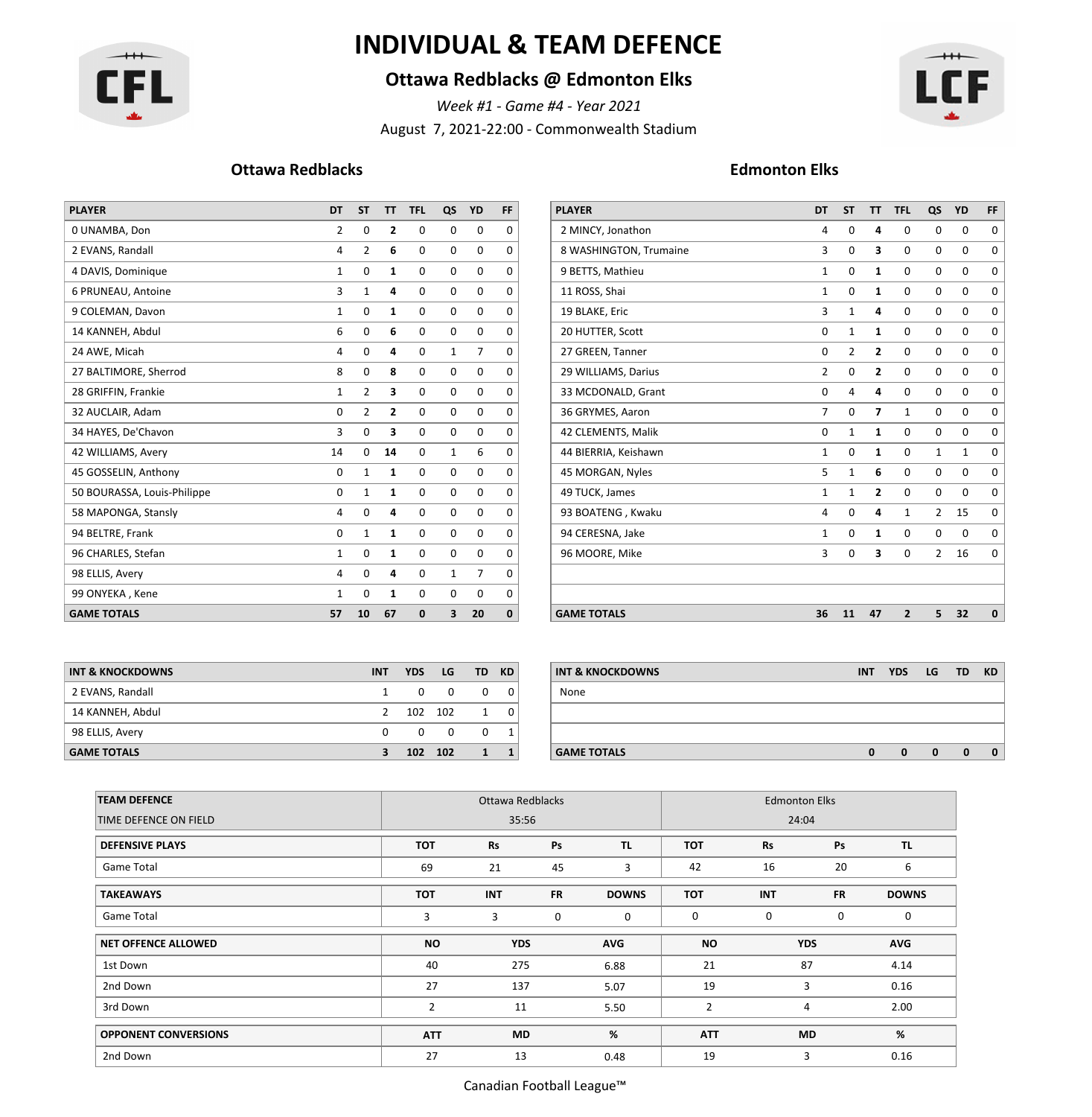

# **Penalty Details**

### **Ottawa Redblacks @ Edmonton Elks**



August 7, 2021-22:00 - Commonwealth Stadium

|                |         |       | <b>PENALTY CALLS</b> |                  |                      |                             |               | <b>YARDS</b> |            |
|----------------|---------|-------|----------------------|------------------|----------------------|-----------------------------|---------------|--------------|------------|
|                | QTR PL# | TIME* | <b>TEAM</b>          | <b>SITUATION</b> | ## PLAYER            | <b>PENALTY CALLS</b>        | <b>STATUS</b> | <b>OTT</b>   | <b>EDM</b> |
|                | 4       | 14:00 | <b>OTT</b>           | STC-P            | GRIFFIN<br>28        | No Yards, 15 yds            | Accepted      | 15           |            |
|                | 6       | 13:01 | <b>OTT</b>           | Defence          | KANNEH<br>14         | Face Mask                   | Accepted      | 15           |            |
|                | 16      | 08:53 | <b>OTT</b>           | Offence          | CATALINA<br>63       | Procedure, General          | Accepted      | 5            |            |
|                | 24      | 05:03 | <b>OTT</b>           | STC-P            | <b>GRIFFIN</b><br>28 | No Yards, 5 yds             | Accepted      | 5            |            |
|                | 24      | 05:03 | <b>EDM</b>           | STR-P            | 0 ROSE               | Roughness, General          | Accepted      |              | 15         |
| 2              | 38      | 14:36 | <b>EDM</b>           | Offence          | Team                 | <b>Illegal Substitution</b> | Accepted      |              | 5          |
| 2              | 50      | 08:28 | <b>EDM</b>           | Offence          | BEARD<br>57          | Chop Block                  | Accepted      |              | 15         |
| $\overline{2}$ | 55      | 06:03 | <b>OTT</b>           | STC-P            | <b>GRIFFIN</b><br>28 | No Yards, 15 yds            | Accepted      | 15           |            |
| $\overline{2}$ | 58      | 04:40 | <b>EDM</b>           | Offence          | 68 DEMERY            | Procedure, General          | Accepted      |              | 5          |
| 3              | 103     | 03:05 | <b>EDM</b>           | STR-P            | LAGUDA<br>22         | Holding, Return             | Accepted      |              | 10         |
| 4              | 116     | 11:40 | <b>EDM</b>           | Offence          | 68 DEMERY            | Procedure, General          | Accepted      |              | 5          |

| PENALTY SUMMARY (ACCEPTED) |   |
|----------------------------|---|
| Preventable                |   |
| Illegal Substitution       | 1 |
| No Yards, 15 yds           | 2 |
| No Yards, 5 yds            | 1 |
| Procedure, General         | 3 |
| <b>Technical</b>           |   |
| Holding, Return            | 1 |
| <b>Roughness</b>           |   |
| Chop Block                 | 1 |
| Face Mask                  | 1 |
| Roughness, General         |   |

|                                | <b>TOTAL</b>   |            | <b>OTT</b>     |            | <b>EDM</b>     |            |
|--------------------------------|----------------|------------|----------------|------------|----------------|------------|
| <b>GAME SUMMARY (ACCEPTED)</b> | <b>NO</b>      | <b>YDS</b> | <b>NO</b>      | <b>YDS</b> | <b>NO</b>      | <b>YDS</b> |
| <b>Penalties</b>               | 11             | 110        | 5              | 55         | 6              | 55         |
| Preventable                    | 7              | 55         | $\overline{4}$ | 40         | 3              | 15         |
| Roughness                      | 3              | 45         | 1              | 15         | 2              | 30         |
| Technical                      | $\mathbf{1}$   | 10         | $\Omega$       | $\Omega$   | $\mathbf{1}$   | 10         |
| <b>Situation</b>               |                |            |                |            |                |            |
| Offence                        | 5              | 35         | $\mathbf{1}$   | 5          | 4              | 30         |
| Defence                        | $\mathbf{1}$   | 15         | $\mathbf{1}$   | 15         | $\Omega$       | $\Omega$   |
| <b>ST Coverage</b>             | 3              | 35         | 3              | 35         | $\Omega$       | $\Omega$   |
| <b>ST Return</b>               | $\overline{2}$ | 25         | $\Omega$       | $\Omega$   | $\overline{2}$ | 25         |
| Declined **                    | $\mathbf 0$    |            | 0              |            | 0              |            |

| <b>OTHER PENALTY DATA</b>       |     |
|---------------------------------|-----|
| Total Plays                     | 149 |
| Plays With Penalties (Accepted) | 10  |
| Plays With Penalties (All)      | 10  |

*\*Penalty times shown are the start time (Game Clock, time remaining in the Quarter) of the following play.*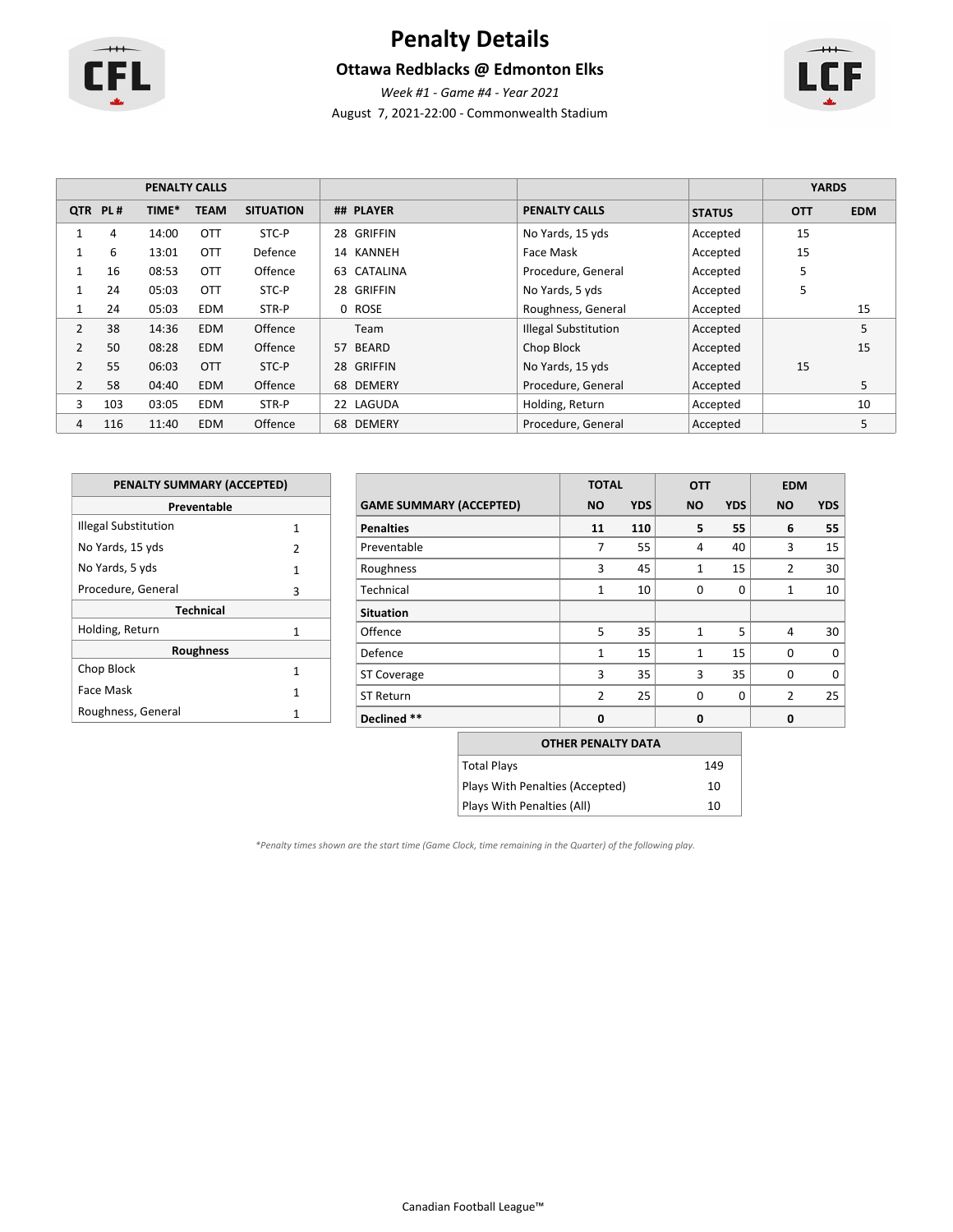

# **DRIVE CHART**

### **Ottawa Redblacks @ Edmonton Elks**



August 7, 2021-22:00 - Commonwealth Stadium *Week #1 - Game #4 - Year 2021*

|                | Ottawa Redblacks |                 |            |                |                       |                |              |                          |              |                |                             |              |              |       |    |            |
|----------------|------------------|-----------------|------------|----------------|-----------------------|----------------|--------------|--------------------------|--------------|----------------|-----------------------------|--------------|--------------|-------|----|------------|
|                |                  |                 |            |                | <b>Start of Drive</b> |                |              | 1st                      |              |                | <b>Plays From Scrimmage</b> |              |              | Other |    | <b>Net</b> |
| #              | QB               | <b>YDLN</b>     | <b>RES</b> | Qtr            | <b>Time</b>           | Play #         | <b>RZ</b>    | <b>Downs</b>             | Ps           | Rs             | <b>SA</b>                   | <b>TL</b>    | К            | PN    | No | Yds        |
| 1              | 16               | 034             | Punt       | $\mathbf{1}$   | 14:54                 | $\overline{2}$ |              | 0                        | $\mathbf{1}$ | $\mathbf{1}$   |                             |              | $\mathbf{1}$ |       | 3  | 6          |
| $\overline{2}$ | 16               | 033             | Punt       | $\mathbf{1}$   | 9:27                  | 15             |              | 0                        | $\mathbf 0$  | $\mathbf{1}$   | $\mathbf{1}$                |              | $\mathbf{1}$ | 1     | 4  | $-5$       |
| 3              | 16               | E52             | Punt       | 1              | 6:22                  | 22             |              | 0                        | $\mathbf 0$  | $\overline{2}$ |                             |              | $\mathbf{1}$ |       | 3  | 5          |
| 4              | 16               | E48             | FG         | 1              | 3:29                  | 28             |              | 0                        | 2            | $\mathbf 0$    |                             |              |              |       | 3  | 3          |
| 5              | 16               | O39             | Punt       | 1              | 0:33                  | 35             |              | 0                        | $\mathbf{1}$ | 1              |                             |              | 1            |       | 3  | 3          |
| 6              | 16               | 038             | Punt       | $\overline{2}$ | 12:50                 | 42             |              | $\mathbf 0$              | $\mathbf{1}$ | $\mathbf 0$    | 1                           |              |              |       | 3  | $-7$       |
| 7              | 16               | 029             | Punt       | 2              | 6:55                  | 53             |              | 0                        | $\mathbf{1}$ | $\mathbf{1}$   |                             |              |              |       | 3  | 1          |
| 8              | 16               | 033             | FG         | 2              | 3:05                  | 63             | ✓            | 5                        | 8            | $\overline{2}$ |                             |              | $\mathbf{1}$ |       | 11 | 64         |
| 9              | 16               | 037             | Punt       | 3              | 9:57                  | 89             |              | 0                        | 2            | 0              |                             |              | $\mathbf{1}$ |       | 3  | 0          |
| 10             | 16               | 030             | Punt       | 3              | 7:39                  | 95             |              | 0                        | $\mathbf{1}$ | 1              |                             |              | $\mathbf{1}$ |       | 3  | 4          |
| 11             | 16               | 034             | Punt       | 3              | 4:29                  | 101            |              | 0                        | $\mathbf{1}$ | 0              |                             | $\mathbf{1}$ | $\mathbf{1}$ |       | 3  | 6          |
| 12             | 16               | E46             | FG         | 3              | 1:10                  | 107            |              | 1                        | $\mathbf{1}$ | $\overline{2}$ | 2                           |              | 1            |       | 6  | 3          |
| 13             | 16               | 020             | Punt       | 4              | 6:51                  | 128            |              | 0                        | $\mathbf 0$  | $\mathbf{1}$   | $\mathbf{1}$                |              | 1            |       | 3  | -9         |
| 14             | 16               | O <sub>22</sub> | Punt       | 4              | 2:54                  | 135            |              | $\mathbf{1}$             | $\mathbf{1}$ | 4              |                             |              | 1            |       | 6  | 20         |
|                | <b>AVG</b>       | O38             |            |                |                       |                | $\mathbf{1}$ | $\overline{\phantom{a}}$ | 20           | 16             | 5                           | $\mathbf{1}$ | 14           | 1     | 57 | 94         |

| <b>Edmonton Elks</b> |            |             |            |                |                       |        |           |              |                |                |                             |           |              |              |           |            |
|----------------------|------------|-------------|------------|----------------|-----------------------|--------|-----------|--------------|----------------|----------------|-----------------------------|-----------|--------------|--------------|-----------|------------|
|                      |            |             |            |                | <b>Start of Drive</b> |        |           | 1st          |                |                | <b>Plays From Scrimmage</b> |           | Other        |              |           | <b>Net</b> |
| #                    | QB         | <b>YDLN</b> | <b>RES</b> | Qtr            | <b>Time</b>           | Play # | <b>RZ</b> | <b>Downs</b> | Ps             | <b>Rs</b>      | SA                          | <b>TL</b> | ĸ            | PN           | <b>No</b> | Yds        |
| 1                    | 7          | E38         | FG         | $\mathbf{1}$   | 13:41                 | 5      | ✓         | 4            | 5              | 3              |                             |           | $\mathbf{1}$ |              | 9         | 52         |
| 2                    | 7          | E29         | Punt       | 1              | 7:33                  | 19     |           | 0            | $\mathbf{1}$   | $\mathbf 0$    | $\mathbf{1}$                |           | 1            |              | 3         | -7         |
| 3                    | 7          | E19         | Punt       | 1              | 4:29                  | 25     |           | 0            | $\mathbf{1}$   | 1              |                             |           | 1            |              | 3         | 4          |
| 4                    | 7          | E30         | Punt       | 1              | 2:13                  | 32     |           | 0            | 0              | 1              | 1                           |           | $\mathbf{1}$ |              | 3         | -4         |
| 5                    | 7          | E20         | Punt       | 2              | 14:36                 | 38     |           | 0            | $\overline{2}$ | $\mathbf 0$    |                             |           | $\mathbf{1}$ | $\mathbf{1}$ | 4         | 12         |
| 6                    | 7          | E37         | Punt       | 2              | 10:58                 | 45     |           | 2            | 3              | 3              |                             |           | $\mathbf{1}$ | $\mathbf{1}$ | 8         | 34         |
| 7                    | 7          | E49         | FG         | $\overline{2}$ | 5:39                  | 56     |           | 1            | 4              | $\mathbf 0$    |                             |           | 1            | $\mathbf{1}$ | 6         | 21         |
| 8                    | 7          | E35         | FG         | 2              | 0:33                  | 74     |           | 2            | 3              | 0              |                             |           | 1            |              | 4         | 34         |
| 9                    | 7          | E27         | FG         | 3              | 14:54                 | 79     |           | 3            | 3              | 5              |                             |           | 1            |              | 9         | 47         |
| 10                   |            | E35         | Punt       | 3              | 8:50                  | 92     |           | 0            | 1              | $\mathbf{1}$   |                             |           | 1            |              | 3         | 4          |
| 11                   | 7          | E29         | <b>INT</b> | 3              | 6:09                  | 98     |           | 1            | $\overline{2}$ | 1              |                             |           |              |              | 3         | 15         |
| 12                   | 7          | E10         | Punt       | 3              | 2:47                  | 104    |           | 0            | 0              | 2              |                             |           | $\mathbf{1}$ |              | 3         | q          |
| 13                   | 7          | E35         | <b>INT</b> | 4              | 13:22                 | 113    | ✓         | 3            | 5              | 1              |                             |           |              | $\mathbf{1}$ | 7         | 65         |
| 14                   | 7          | E29         | Punt       | 4              | 9:38                  | 122    |           | 2            | $\overline{2}$ | $\overline{2}$ | 1                           |           | $\mathbf{1}$ |              | 6         | 28         |
| 15                   | 7          | E47         | <b>INT</b> | $\overline{4}$ | 4:55                  | 131    |           | 2            | 3              | $\mathbf{1}$   |                             |           |              |              | 4         | 28         |
| 16                   | 7          | E28         | End gm     | 4              | 1:11                  | 141    | ✓         | 6            | 9              | $\mathbf 0$    |                             |           |              |              | 9         | 81         |
|                      | <b>AVG</b> | E31         |            |                |                       |        | 3         | 26           | 44             | 21             | 3                           | 0         | 12           | 4            | 84        | 423        |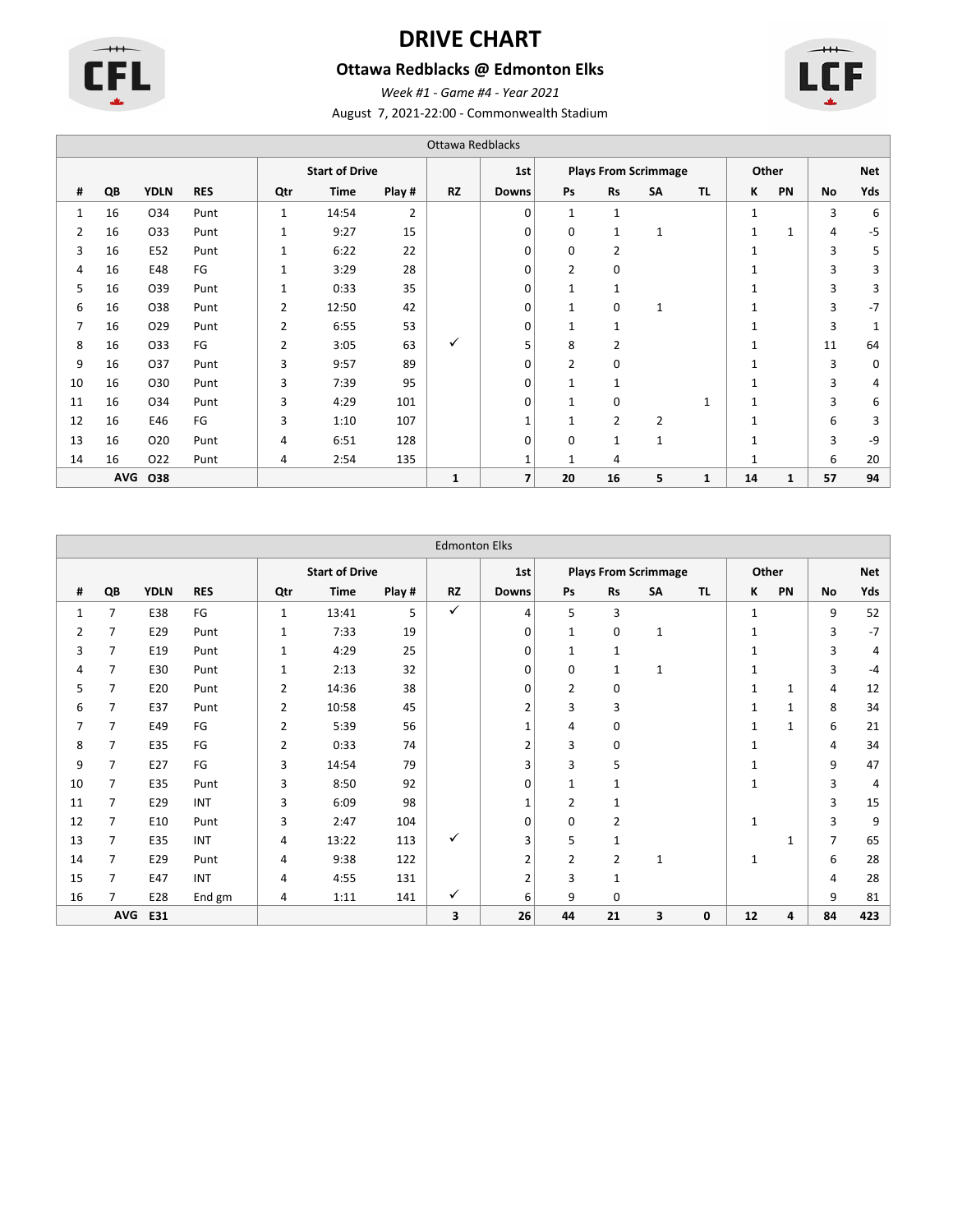

### **Ottawa Redblacks @ Edmonton Elks**

*Week #1 - Game #4 - Year 2021*

August 7, 2021-22:00 - Commonwealth Stadium



#### **First Quarter**

| #  | Team | Pos | D/Y  | Clock   | Play                                                                                                                                                                                                                         |  |
|----|------|-----|------|---------|------------------------------------------------------------------------------------------------------------------------------------------------------------------------------------------------------------------------------|--|
| 1  | EDM  | E35 |      | (15:00) | H. O'NEILL Kickoff (63 yds), Returned by R. DAVIS from O12 (22 yds), Special Teams Tackle: T. GREEN                                                                                                                          |  |
| 2  | OTT  | 034 | 1/10 | (14:54) | M. NICHOLS Run (6 yds), Tackle: M. MOORE, (QBR - Escape Run)                                                                                                                                                                 |  |
| 3  | OTT  | O40 | 2/4  | (14:26) | M. NICHOLS Incomplete Pass intended for R. DAVIS at O42                                                                                                                                                                      |  |
| 4  | OTT  | O40 | 3/4  | (14:00) | R. LEONE Punt (47 yds), Returned by T. WILLIAMS from E23 (0 yds), Penalty: No Yards, 15 yds called on Ottawa (F.<br>GRIFFIN) (15 yds.) - Enforced From E23                                                                   |  |
|    |      |     |      |         | OTT Drive: 3 plays, 6 yards, 01:13                                                                                                                                                                                           |  |
| 5  | EDM  | E38 | 1/10 | (13:41) | J. WILDER Run (14 yds), Tackle: A. KANNEH                                                                                                                                                                                    |  |
| 6  | EDM  | E52 | 1/10 | (13:01) | T. HARRIS Completed Pass to D. WALKER, caught at E48 (4 yds, 4 YAC), Tackle: S. BALTIMORE, Penalty: Face Mask<br>called on Ottawa (A. KANNEH) (15 yds.)                                                                      |  |
| 7  | EDM  | 039 | 1/10 | (12:40) | T. HARRIS Completed Pass to D. WALKER, caught at O40 (7 yds, 7 YAC), Tackle: S. BALTIMORE                                                                                                                                    |  |
| 8  | EDM  | 032 | 2/3  | (12:19) | T. HARRIS Completed Pass to S. ROSS, caught at O30 (8 yds, 6 YAC), Tackle: D. HAYES                                                                                                                                          |  |
| 9  | EDM  | 024 | 1/10 | (11:35) | J. WILDER Run (6 yds), Tackle: D. COLEMAN                                                                                                                                                                                    |  |
| 10 | EDM  | 018 | 2/4  | (11:07) | J. WILDER Run (7 yds), Tackle: K. ONYEKA                                                                                                                                                                                     |  |
| 11 | EDM  | 011 | 1/10 | (10:27) | T. HARRIS Incomplete Pass intended for M. JONES at O-10                                                                                                                                                                      |  |
| 12 | EDM  | 011 | 2/10 | (10:07) | T. HARRIS Completed Pass to J. WILDER, caught at O8 (6 yds, 3 YAC), Pushed Out of Bounds by M. AWE                                                                                                                           |  |
| 13 | EDM  | 05  | 3/4  | (09:41) | S. WHYTE Field Goal Attempt (12 yds), Good                                                                                                                                                                                   |  |
|    |      |     |      |         | OTT 0 EDM 3<br>EDM Scoring Drive: 9 plays, 67 yards, 04:08                                                                                                                                                                   |  |
| 14 | EDM  | E35 |      | (09:33) | H. O'NEILL Kickoff (64 yds), Returned by D. DEDMON from O11 (22 yds), Special Teams Tackle: E. BLAKE                                                                                                                         |  |
| 15 | OTT  | 033 | 1/10 | (09:27) | T. FLANDERS Run (0 yds), Tackle: K. BOATENG                                                                                                                                                                                  |  |
| 16 | OTT  | 033 | 2/10 | (08:53) | Penalty: Procedure, General called on Ottawa (T. CATALINA) (5 yds.) - No Play                                                                                                                                                |  |
| 17 | OTT  | 028 | 2/15 | (08:35) | M. NICHOLS Sacked by K. BOATENG (5 yds), M. NICHOLS Team Loss (-5 yds)                                                                                                                                                       |  |
| 18 | OTT  | 023 | 3/20 | (07:57) | R. LEONE Punt (62 yds), Returned by T. WILLIAMS from E25 (4 yds), Special Teams Tackle: R. EVANS                                                                                                                             |  |
|    |      |     |      |         | OTT Drive: 4 plays, -10 yards, 01:54                                                                                                                                                                                         |  |
| 19 | EDM  | E29 | 1/10 | (07:33) | T. HARRIS Incomplete Pass intended for D. WALKER at E35                                                                                                                                                                      |  |
| 20 | EDM  | E29 | 2/10 | (07:23) | T. HARRIS Sacked by M. AWE (7 yds), T. HARRIS Team Loss (-7 yds)                                                                                                                                                             |  |
| 21 | EDM  | E22 | 3/17 | (06:37) | H. O'NEILL Punt (40 yds), Returned by D. DEDMON from O48 (10 yds), Special Teams Tackle: S. HUTTER                                                                                                                           |  |
|    |      |     |      |         | EDM Drive: 3 plays, -7 yards, 01:11                                                                                                                                                                                          |  |
| 22 | OTT  | E52 | 1/10 | (06:22) | T. FLANDERS Run (4 yds), Tackle: J. CERESNA                                                                                                                                                                                  |  |
| 23 | OTT  | E48 | 2/6  | (05:49) | T. FLANDERS Run (1 yds), Tackle: N. MORGAN                                                                                                                                                                                   |  |
| 24 | OTT  | E47 | 3/5  | (05:03) | R. LEONE Punt (18 yds), Returned by T. WILLIAMS from E29 (0 yds), Penalty: No Yards, 5 yds called on Ottawa (F.<br>GRIFFIN) (5 yds.) - Enforced From E29, Penalty: Roughness, General called on Edmonton (J. ROSE) (15 yds.) |  |
|    |      |     |      |         | OTT Drive: 3 plays, 5 yards, 01:53                                                                                                                                                                                           |  |
| 25 | EDM  | E19 | 1/10 | (04:29) | J. WILDER Run (4 yds), Tackle: A. WILLIAMS                                                                                                                                                                                   |  |
| 26 | EDM  | E23 | 2/6  | (04:12) | T. HARRIS Incomplete Pass intended for J. WILDER at E25, Knocked down by A. ELLIS                                                                                                                                            |  |
| 27 | EDM  | E23 | 3/6  | (03:49) | H. O'NEILL Punt (46 yds), Returned by D. DEDMON from O41 (21 yds), Special Teams Tackle: G. MCDONALD                                                                                                                         |  |
|    |      |     |      |         | EDM Drive: 3 plays, 4 yards, 01:00                                                                                                                                                                                           |  |
| 28 | OTT  | E48 | 1/10 | (03:29) | M. NICHOLS Completed Pass to R. DAVIS, caught at E45 (3 yds, 0 YAC), Tackle: A. GRYMES                                                                                                                                       |  |
| 29 | OTT  | E45 | 2/7  | (02:58) | M. NICHOLS Incomplete Pass intended for R. HARRIS at E44, Pass dropped                                                                                                                                                       |  |
| 30 | OTT  | E45 | 3/7  | (02:38) | L. WARD Field Goal Attempt (52 yds), Good                                                                                                                                                                                    |  |
|    |      |     |      |         | OTT 3 EDM 3<br>OTT Scoring Drive: 3 plays, 3 yards, 01:10                                                                                                                                                                    |  |
| 31 | OTT  | 035 |      | (02:19) | R. LEONE Kickoff (64 yds), Returned by T. WILLIAMS from E11 (19 yds), Special Teams Tackle: A. PRUNEAU                                                                                                                       |  |
| 32 | EDM  | E30 | 1/10 | (02:13) | J. WILDER Run (2 yds), Tackle: A. ELLIS                                                                                                                                                                                      |  |
| 33 | EDM  | E32 | 2/8  | (01:35) | T. HARRIS Sacked by A. WILLIAMS (6 yds), T. HARRIS Team Loss (-6 yds)                                                                                                                                                        |  |
| 34 | EDM  | E26 | 3/14 | (00:56) | H. O'NEILL Punt (51 yds), Returned by D. DEDMON from O33 (6 yds), Special Teams Tackle: M. CLEMENTS                                                                                                                          |  |
|    |      |     |      |         | EDM Drive: 3 plays, -4 yards, 01:40                                                                                                                                                                                          |  |
| 35 | OTT  | O39 | 1/10 | (00:33) | T. FLANDERS Run (3 yds), Tackle: M. BETTS                                                                                                                                                                                    |  |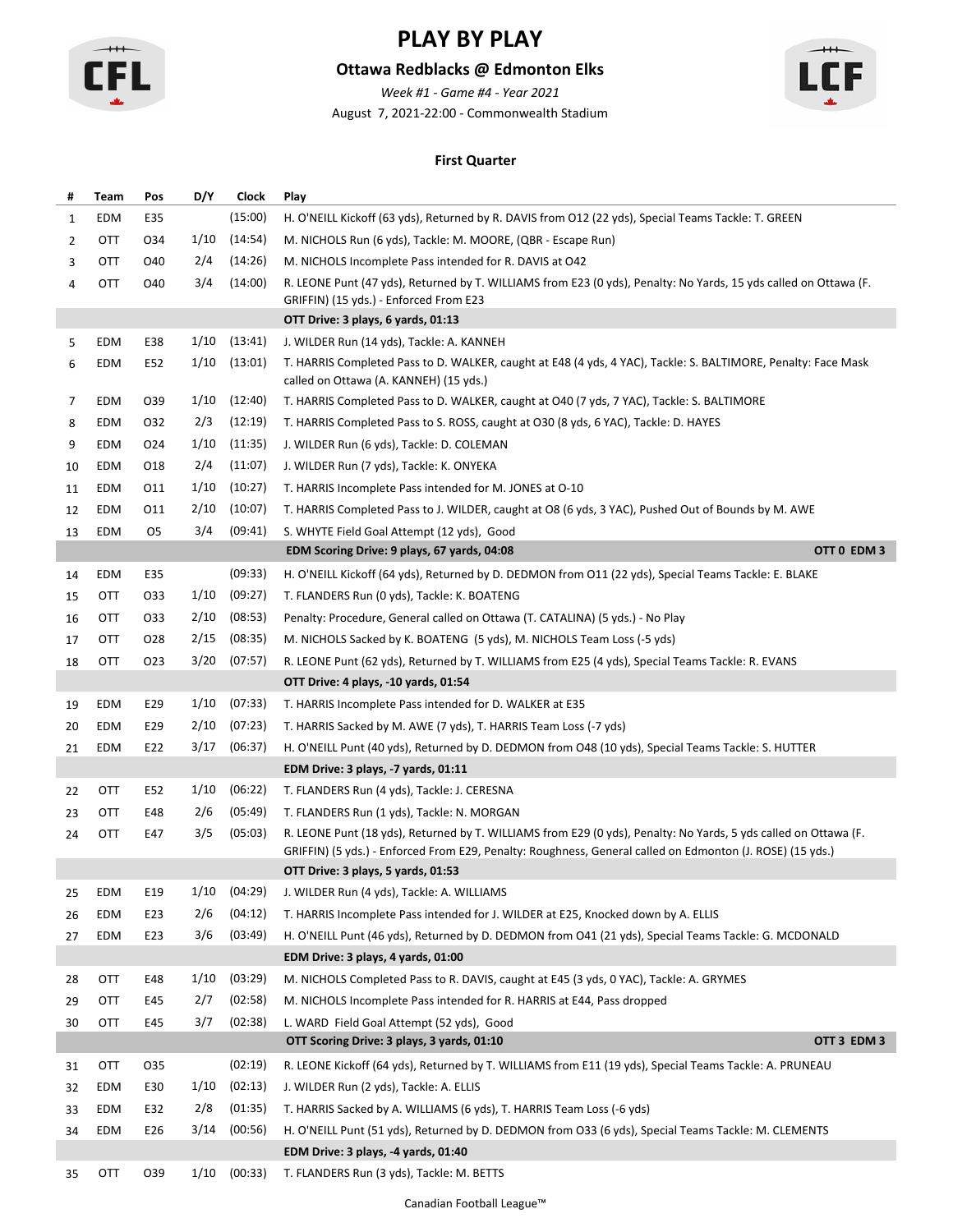

### **Ottawa Redblacks @ Edmonton Elks**

*Week #1 - Game #4 - Year 2021*

August 7, 2021-22:00 - Commonwealth Stadium



#### **First Quarter**

| #  | Team | Pos | D/Y | Clock Plav |                                                                      |
|----|------|-----|-----|------------|----------------------------------------------------------------------|
| 36 | OTT  | O42 |     |            | 2/7 (00:03) M. NICHOLS Incomplete Pass intended for R. HARRIS at O48 |
|    | OTT  |     |     |            | (00:00) End of Quarter                                               |

|                      |       | <b>Time</b> |           |    | <b>First Downs By</b> |     |     |
|----------------------|-------|-------------|-----------|----|-----------------------|-----|-----|
| <b>Teams</b>         | Score | Poss        | <b>Rs</b> | Ps | Pen                   | Tot | 2d  |
| Ottawa Redblacks     |       | 6:49        |           |    |                       |     | 0/5 |
| <b>Edmonton Elks</b> |       | 8:11        |           |    |                       |     | 2/6 |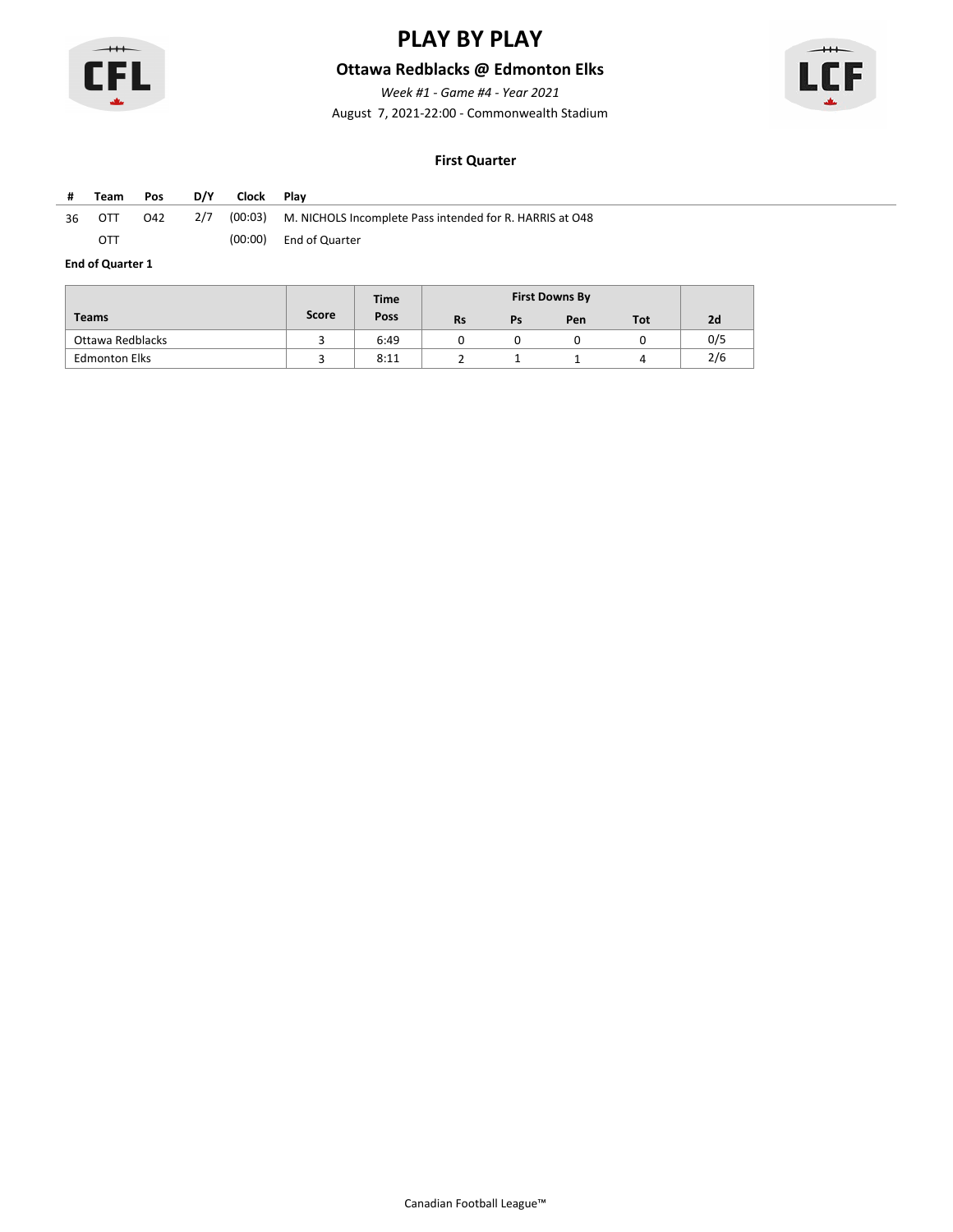

### **Ottawa Redblacks @ Edmonton Elks**

*Week #1 - Game #4 - Year 2021*

August 7, 2021-22:00 - Commonwealth Stadium



#### **Second Quarter**

| #  | Team | Pos             | D/Y  | Clock   | Play                                                                                                                                                                |  |  |  |  |  |
|----|------|-----------------|------|---------|---------------------------------------------------------------------------------------------------------------------------------------------------------------------|--|--|--|--|--|
| 37 | OTT  | 042             | 3/7  | (15:00) | R. LEONE Punt (53 yds), Returned by T. WILLIAMS from E15 (5 yds), Special Teams Tackle: A. AUCLAIR                                                                  |  |  |  |  |  |
|    |      |                 |      |         | OTT Drive: 3 plays, 3 yards, 00:57                                                                                                                                  |  |  |  |  |  |
| 38 | EDM  | E20             | 1/10 | (14:36) | Penalty: Illegal Substitution called on Edmonton (5 yds.) - No Play                                                                                                 |  |  |  |  |  |
| 39 | EDM  | E15             | 1/15 | (14:23) | T. HARRIS Completed Pass to J. WILDER, caught at E12 (8 yds, 8 YAC), Tackle: S. MAPONGA                                                                             |  |  |  |  |  |
| 40 | EDM  | E23             | 2/7  | (14:03) | T. HARRIS Completed Pass to G. ELLINGSON, caught at E27 (4 yds, 0 YAC), Tackle: M. AWE                                                                              |  |  |  |  |  |
| 41 | EDM  | E27             | 3/3  | (13:33) | H. O'NEILL Punt (47 yds), Returned by D. DEDMON from O36 (2 yds), Dead Ball Declared (Offside Pass called after                                                     |  |  |  |  |  |
|    |      |                 |      |         | Automatic Review)                                                                                                                                                   |  |  |  |  |  |
|    |      |                 |      |         | EDM Drive: 4 plays, 7 yards, 01:46                                                                                                                                  |  |  |  |  |  |
| 42 | OTT  | 038             | 1/10 | (12:50) | M. NICHOLS Completed Pass to R. DAVIS, caught at O34 (2 yds, 2 YAC), Tackle: J. MINCY                                                                               |  |  |  |  |  |
| 43 | OTT  | O40             | 2/8  | (12:16) | M. NICHOLS Sacked by M. MOORE (9 yds), M. NICHOLS Team Loss (-9 yds)                                                                                                |  |  |  |  |  |
| 44 | OTT  | 031             | 3/17 | (11:35) | R. LEONE Punt (51 yds), Returned by T. WILLIAMS from E28 (9 yds), Pushed Out of Bounds by F. BELTRE                                                                 |  |  |  |  |  |
|    |      |                 |      |         | OTT Drive: 3 plays, -7 yards, 01:52                                                                                                                                 |  |  |  |  |  |
| 45 | EDM  | E37             | 1/10 | (10:58) | T. HARRIS Incomplete Pass intended for M. JONES at O29                                                                                                              |  |  |  |  |  |
| 46 | EDM  | E37             | 2/10 | (10:46) | T. HARRIS Completed Pass to M. JONES, caught at E50 (15 yds, 2 YAC), Tackle: S. BALTIMORE                                                                           |  |  |  |  |  |
| 47 | EDM  | E52             | 1/10 | (10:10) | T. HARRIS Run (9 yds), Tackle: A. WILLIAMS, (QBR)                                                                                                                   |  |  |  |  |  |
| 48 | EDM  | O49             | 2/1  | (09:43) | T. HARRIS Run QB Sneak (1 yds), Tackle: D. UNAMBA                                                                                                                   |  |  |  |  |  |
| 49 | EDM  | O48             | 1/10 | (09:11) | J. WILDER Run (6 yds), Tackle: A. WILLIAMS                                                                                                                          |  |  |  |  |  |
| 50 | EDM  | 042             | 2/4  | (08:28) | T. HARRIS Completed Pass to M. JONES, caught at O11 (40 yds, 9 YAC), Tackle: S. BALTIMORE, Penalty: Chop Block<br>called on Edmonton (D. BEARD) (15 yds.) - No Play |  |  |  |  |  |
| 51 | EDM  | E53             | 2/14 | (07:54) | T. HARRIS Completed Pass to J. WILDER, caught at O54 (3 yds, 0 YAC), Tackle: S. MAPONGA                                                                             |  |  |  |  |  |
| 52 | EDM  | 054             | 3/16 | (07:15) | H. O'NEILL Punt (42 yds), Returned by D. DEDMON from O12 (17 yds), Special Teams Tackle: N. MORGAN                                                                  |  |  |  |  |  |
|    |      |                 |      |         | EDM Drive: 8 plays, 19 yards, 04:03                                                                                                                                 |  |  |  |  |  |
| 53 | OTT  | O <sub>29</sub> | 1/10 | (06:55) | T. FLANDERS Run (1 yds), Tackle: N. MORGAN                                                                                                                          |  |  |  |  |  |
| 54 | OTT  | 030             | 2/9  | (06:24) | M. NICHOLS Incomplete Pass intended for J. SMALLWOOD at O40                                                                                                         |  |  |  |  |  |
| 55 | OTT  | O30             | 3/9  | (06:03) | R. LEONE Punt (46 yds), Returned by T. WILLIAMS from E34 (0 yds), Penalty: No Yards, 15 yds called on Ottawa (F.<br>GRIFFIN) (15 yds.) - Enforced From E34          |  |  |  |  |  |
|    |      |                 |      |         | OTT Drive: 3 plays, 1 yard, 01:16                                                                                                                                   |  |  |  |  |  |
| 56 | EDM  | E49             | 1/10 | (05:39) | T. HARRIS Completed Pass to A. EDWARDS, caught at E44 (4 yds, 4 YAC), Tackle: A. PRUNEAU                                                                            |  |  |  |  |  |
| 57 | EDM  | E53             | 2/6  | (05:08) | T. HARRIS Completed Pass to M. JONES, caught at O51 (8 yds, 2 YAC), Tackle: D. HAYES                                                                                |  |  |  |  |  |
| 58 | EDM  | O49             | 1/10 | (04:40) | Penalty: Procedure, General called on Edmonton (D. DEMERY) (5 yds.) - No Play                                                                                       |  |  |  |  |  |
| 59 | EDM  | 054             | 1/15 | (04:30) | T. HARRIS Completed Pass to S. ROSS, caught at O49 (9 yds, 4 YAC), Tackle: S. BALTIMORE                                                                             |  |  |  |  |  |
| 60 | EDM  | 045             | 2/6  | (03:55) | T. HARRIS Incomplete Pass intended for J. WILDER at O38                                                                                                             |  |  |  |  |  |
| 61 | EDM  | 045             | 3/6  | (03:28) | S. WHYTE Field Goal Attempt (52 yds), Good                                                                                                                          |  |  |  |  |  |
|    |      |                 |      |         | EDM Scoring Drive: 6 plays, 16 yards, 02:29<br>OTT 3 EDM 6                                                                                                          |  |  |  |  |  |
| 62 | EDM  | E35             |      | (03:10) | H. O'NEILL Kickoff (63 yds), Returned by D. DEDMON from O12 (21 yds), Special Teams Tackle: G. MCDONALD                                                             |  |  |  |  |  |
| 63 | OTT  | 033             | 1/10 | (03:05) | M. NICHOLS Completed Pass to R. DAVIS, caught at O47 (15 yds, 1 YAC), Tackle: E. BLAKE                                                                              |  |  |  |  |  |
|    | OTT  |                 |      | (02:46) | Timeout: Three Minute                                                                                                                                               |  |  |  |  |  |
| 64 | OTT  | O48             | 1/10 | (02:46) | T. FLANDERS Run (7 yds), Tackle: T. WASHINGTON                                                                                                                      |  |  |  |  |  |
| 65 | OTT  | 055             | 2/3  | (02:33) | M. NICHOLS Completed Pass to N. BEHAR, caught at O54 (4 yds, 4 YAC), Tackle: T. WASHINGTON                                                                          |  |  |  |  |  |
| 66 | OTT  | E51             | 1/10 | (02:16) | M. NICHOLS Completed Pass to R. HARRIS, caught at E41 (12 yds, 2 YAC), Pushed Out of Bounds by J. MINCY                                                             |  |  |  |  |  |
| 67 | OTT  | E39             | 1/10 | (02:09) | M. NICHOLS Completed Pass to R. HARRIS, caught at E31 (8 yds, 0 YAC), Tackle: J. MINCY                                                                              |  |  |  |  |  |
| 68 | OTT  | E31             | 2/2  | (01:58) | R. DAVIS Run (6 yds), Tackle: D. WILLIAMS                                                                                                                           |  |  |  |  |  |
| 69 | OTT  | E25             | 1/10 | (01:33) | M. NICHOLS Completed Pass to R. DAVIS, caught at E19 (6 yds, 0 YAC), Tackle: T. WASHINGTON                                                                          |  |  |  |  |  |
| 70 | OTT  | E19             | 2/4  | (01:24) | M. NICHOLS Completed Pass to R. DAVIS, caught at E20 (6 yds, 6 YAC), Tackle: J. MINCY                                                                               |  |  |  |  |  |
| 71 | OTT  | E13             | 1/10 | (01:02) | M. NICHOLS Incomplete Pass intended for R. HARRIS at E-15                                                                                                           |  |  |  |  |  |
| 72 | OTT  | E13             | 2/10 | (00:42) | M. NICHOLS Incomplete Pass intended for D. PETERMANN at E13                                                                                                         |  |  |  |  |  |
|    |      |                 |      |         |                                                                                                                                                                     |  |  |  |  |  |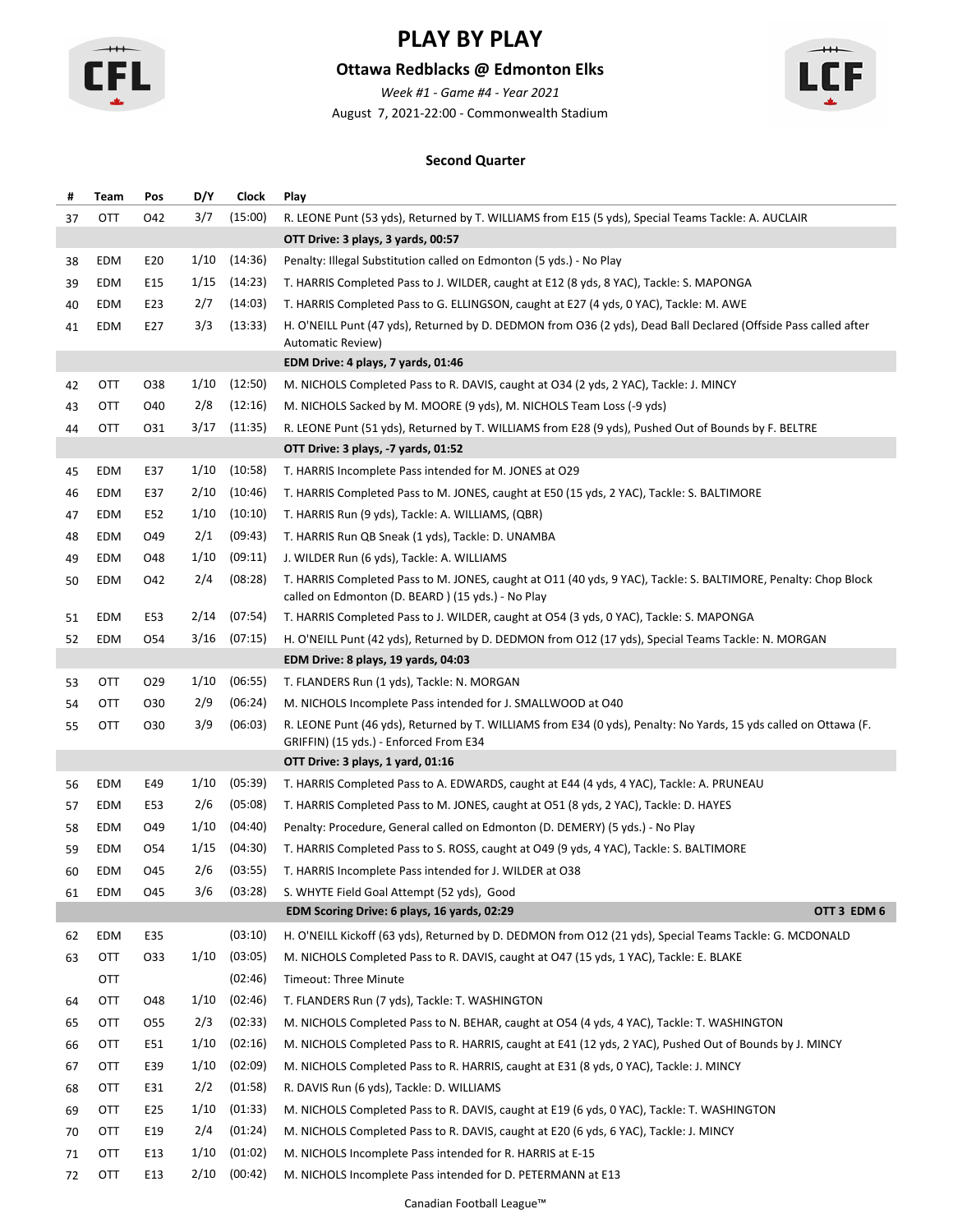

### **Ottawa Redblacks @ Edmonton Elks**

*Week #1 - Game #4 - Year 2021*

August 7, 2021-22:00 - Commonwealth Stadium



#### **Second Quarter**

| #  | Team       | Pos             | D/Y  | Clock   | Plav                                                                                       |             |
|----|------------|-----------------|------|---------|--------------------------------------------------------------------------------------------|-------------|
| 73 | OTT        | E13             | 3/10 | (00:36) | L. WARD Field Goal Attempt (21 yds), Good                                                  |             |
|    |            |                 |      |         | OTT Scoring Drive: 11 plays, 64 yards, 02:32                                               | OTT 6 EDM 6 |
| 74 | EDM        | E35             | 1/10 | (00:33) | T. HARRIS Completed Pass to J. WILDER, caught at E36 (6 yds, 5 YAC), Tackle: A. WILLIAMS   |             |
| 75 | <b>EDM</b> | E41             | 2/4  | (00:25) | T. HARRIS Completed Pass to A. EDWARDS, caught at E47 (14 yds, 8 YAC), Tackle: A. PRUNEAU  |             |
| 76 | <b>EDM</b> | O <sub>55</sub> | 1/10 | (00:15) | T. HARRIS Completed Pass to J. WILDER, caught at O51 (14 yds, 10 YAC), Tackle: A. WILLIAMS |             |
| 77 | <b>EDM</b> | 041             | 1/10 | (00:07) | S. WHYTE Field Goal Attempt (48 yds), Good                                                 |             |
|    |            |                 |      |         | EDM Scoring Drive: 4 plays, 34 yards, 00:33                                                | OTT 6 EDM 9 |

--- (00:00) End of Quarter

|                      |       | <b>Time</b> |           |    | <b>First Downs By</b> |     |     |
|----------------------|-------|-------------|-----------|----|-----------------------|-----|-----|
| <b>Teams</b>         | Score | Poss        | <b>Rs</b> | Ps | Pen                   | Tot | 2d  |
| Ottawa Redblacks     |       | 6:04        |           |    |                       |     | 3/6 |
| <b>Edmonton Elks</b> |       | 8:56        |           |    |                       |     | 4/7 |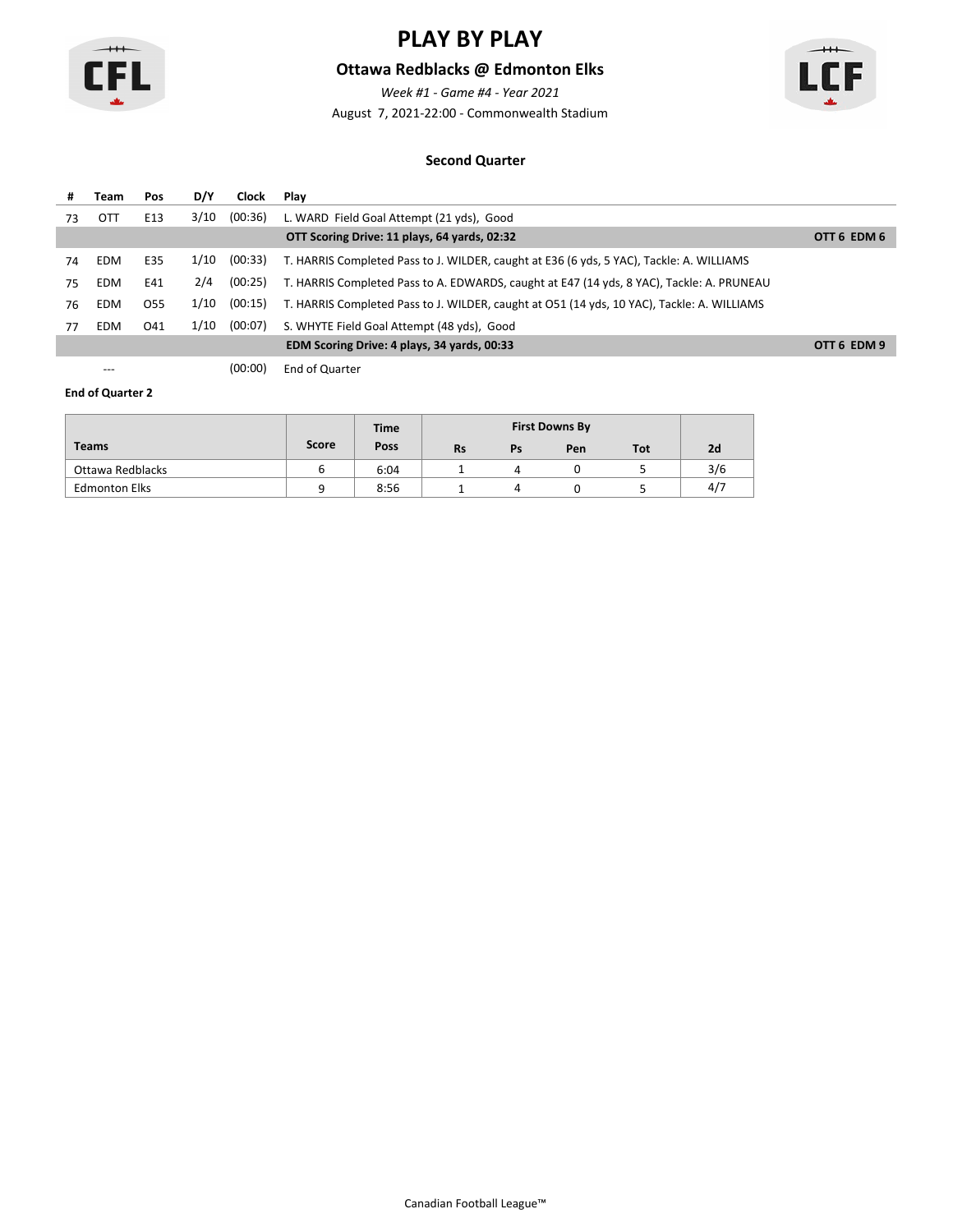

### **Ottawa Redblacks @ Edmonton Elks**

*Week #1 - Game #4 - Year 2021*

August 7, 2021-22:00 - Commonwealth Stadium



#### **Third Quarter**

| #   | Team | Pos | D/Y  | Clock   | Play                                                                                                                                                                                                                                                                                                       |
|-----|------|-----|------|---------|------------------------------------------------------------------------------------------------------------------------------------------------------------------------------------------------------------------------------------------------------------------------------------------------------------|
| 78  | OTT  | 035 |      | (15:00) | R. LEONE Kickoff (65 yds), Returned by T. WILLIAMS from E10 (17 yds), Special Teams Tackle: A. AUCLAIR                                                                                                                                                                                                     |
| 79  | EDM  | E27 | 1/10 | (14:54) | J. WILDER Run (2 yds), Tackle: S. MAPONGA                                                                                                                                                                                                                                                                  |
| 80  | EDM  | E29 | 2/8  | (14:29) | T. HARRIS Completed Pass to A. EDWARDS, caught at E36 (7 yds, 0 YAC), Tackle: S. BALTIMORE                                                                                                                                                                                                                 |
| 81  | EDM  | E36 | 3/1  | (13:42) | T. HARRIS Run QB Sneak (1 yds), Tackle: S. MAPONGA                                                                                                                                                                                                                                                         |
| 82  | EDM  | E37 | 1/10 | (12:54) | J. WILDER Run (6 yds), Tackle: A. WILLIAMS                                                                                                                                                                                                                                                                 |
| 83  | EDM  | E43 | 2/3  | (12:20) | J. WILDER Run (8 yds), Tackle: A. WILLIAMS                                                                                                                                                                                                                                                                 |
| 84  | EDM  | E51 | 1/10 | (11:33) | T. HARRIS Completed Pass to D. WALKER, caught at O55 (20 yds, 16 YAC), Pushed Out of Bounds by M. AWE                                                                                                                                                                                                      |
| 85  | EDM  | 039 | 1/10 | (11:11) | J. WILDER Run (3 yds), Tackle: S. CHARLES                                                                                                                                                                                                                                                                  |
| 86  | EDM  | 036 | 2/7  | (10:42) | T. HARRIS Incomplete Pass intended for D. WALKER at O21                                                                                                                                                                                                                                                    |
| 87  | EDM  | 036 | 3/7  | (10:20) | S. WHYTE Field Goal Attempt (43 yds), Good                                                                                                                                                                                                                                                                 |
|     |      |     |      |         | EDM Scoring Drive: 9 plays, 47 yards, 04:52<br>OTT 6 EDM 12                                                                                                                                                                                                                                                |
| 88  | EDM  | E35 |      | (10:02) | H. O'NEILL Kickoff (62 yds), Returned by D. DEDMON from O13 (24 yds), Special Teams Tackle: J. TUCK                                                                                                                                                                                                        |
| 89  | OTT  | 037 | 1/10 | (09:57) | M. NICHOLS Incomplete Pass intended for J. SMALLWOOD at O48, Penalty: Pass Interference, Defence called on<br>Edmonton (A. GRYMES) (10 yds.) - No Play, PLAY REVIEWED (Coach): Overturned, M. NICHOLS Incomplete Pass<br>intended for J. SMALLWOOD at O48, CHALLENGE: Edmonton challenged the call of DPI. |
| 90  | OTT  | 037 | 2/10 | (09:30) | M. NICHOLS Incomplete Pass intended for J. SMALLWOOD at O48                                                                                                                                                                                                                                                |
| 91  | OTT  | 037 | 3/10 | (09:18) | R. LEONE Punt (46 yds), Returned by T. WILLIAMS from E27 (8 yds), Special Teams Tackle: A. GOSSELIN                                                                                                                                                                                                        |
|     |      |     |      |         | OTT Drive: 3 plays, 0 yards, 01:07                                                                                                                                                                                                                                                                         |
| 92  | EDM  | E35 | 1/10 | (08:50) | T. HARRIS Run (4 yds), Tackle: D. UNAMBA, (QBR)                                                                                                                                                                                                                                                            |
| 93  | EDM  | E39 | 2/6  | (08:18) | T. HARRIS Incomplete Pass intended for J. WILDER at E42                                                                                                                                                                                                                                                    |
| 94  | EDM  | E39 | 3/6  | (07:59) | H. O'NEILL Punt (49 yds), Returned by D. DEDMON from O22 (8 yds), Special Teams Tackle: T. GREEN                                                                                                                                                                                                           |
|     |      |     |      |         | EDM Drive: 3 plays, 4 yards, 01:11                                                                                                                                                                                                                                                                         |
| 95  | OTT  | 030 | 1/10 | (07:39) | T. FLANDERS Run (6 yds), Tackle: E. BLAKE                                                                                                                                                                                                                                                                  |
| 96  | OTT  | 036 | 2/4  | (07:12) | M. NICHOLS Completed Pass to N. BEHAR, caught at O34 (-2 yds, -2 YAC), Tackle: A. GRYMES                                                                                                                                                                                                                   |
| 97  | OTT  | 034 | 3/6  | (06:35) | R. LEONE Punt (55 yds), Returned by T. WILLIAMS from E21 (8 yds), Special Teams Tackle: R. EVANS                                                                                                                                                                                                           |
|     |      |     |      |         | OTT Drive: 3 plays, 4 yards, 01:30                                                                                                                                                                                                                                                                         |
| 98  | EDM  | E29 | 1/10 | (06:09) | M. JONES Run (4 yds), Tackle: A. PRUNEAU                                                                                                                                                                                                                                                                   |
| 99  | EDM  | E33 | 2/6  | (05:32) | T. HARRIS Completed Pass to S. ROSS, caught at E39 (11 yds, 5 YAC), Tackle: A. WILLIAMS                                                                                                                                                                                                                    |
| 100 | EDM  | E44 | 1/10 | (04:49) | T. HARRIS Pass Intercepted by A. KANNEH at O34 (returned 0 yds), Tackle: S. ROSS                                                                                                                                                                                                                           |
|     |      |     |      |         | EDM Drive: 3 plays, 15 yards, 01:40                                                                                                                                                                                                                                                                        |
| 101 | OTT  | 034 | 1/10 | (04:29) | M. NICHOLS Fumbled Snap, Recovered by M. NICHOLS at O33 (0 yds), Team Loss (1 yds), Tackle: K. BOATENG                                                                                                                                                                                                     |
| 102 | OTT  | 033 | 2/11 | (03:15) | M. NICHOLS Completed Pass to T. FLANDERS, caught at O28 (7 yds, 7 YAC), Tackle: A. GRYMES                                                                                                                                                                                                                  |
| 103 | OTT  | O40 | 3/4  | (03:05) | R. LEONE Punt (50 yds), Returned by T. WILLIAMS from E20 (9 yds, 0 credited), Penalty: Holding, Return called on<br>Edmonton (A. LAGUDA) (10 yds.) - Enforced From E20                                                                                                                                     |
|     |      |     |      |         | OTT Drive: 3 plays, 6 yards, 01:42                                                                                                                                                                                                                                                                         |
| 104 | EDM  | E10 | 1/10 | (02:47) | J. WILDER Run (6 yds), Tackle: D. DAVIS                                                                                                                                                                                                                                                                    |
| 105 | EDM  | E16 | 2/4  | (02:18) | J. WILDER Run (3 yds), Tackle: R. EVANS                                                                                                                                                                                                                                                                    |
| 106 | EDM  | E19 | 3/1  | (01:44) | H. O'NEILL Punt (53 yds), Returned by D. DEDMON from O38 (26 yds), Special Teams Tackle: G. MCDONALD                                                                                                                                                                                                       |
|     |      |     |      |         | EDM Drive: 3 plays, 9 yards, 01:37                                                                                                                                                                                                                                                                         |
| 107 | OTT  | E46 | 1/10 | (01:10) | T. FLANDERS Run (0 yds), Tackle: N. MORGAN                                                                                                                                                                                                                                                                 |
| 108 | OTT  | E46 | 2/10 | (00:40) | M. NICHOLS Completed Pass to J. SMALLWOOD, caught at E39 (9 yds, 2 YAC), Tackle: A. GRYMES                                                                                                                                                                                                                 |
| 109 | OTT  | E37 | 3/1  | (00:06) | D. DAVIS Run QB Sneak (2 yds), Tackle: N. MORGAN                                                                                                                                                                                                                                                           |
|     | OTT  |     |      | (00:00) | End of Quarter                                                                                                                                                                                                                                                                                             |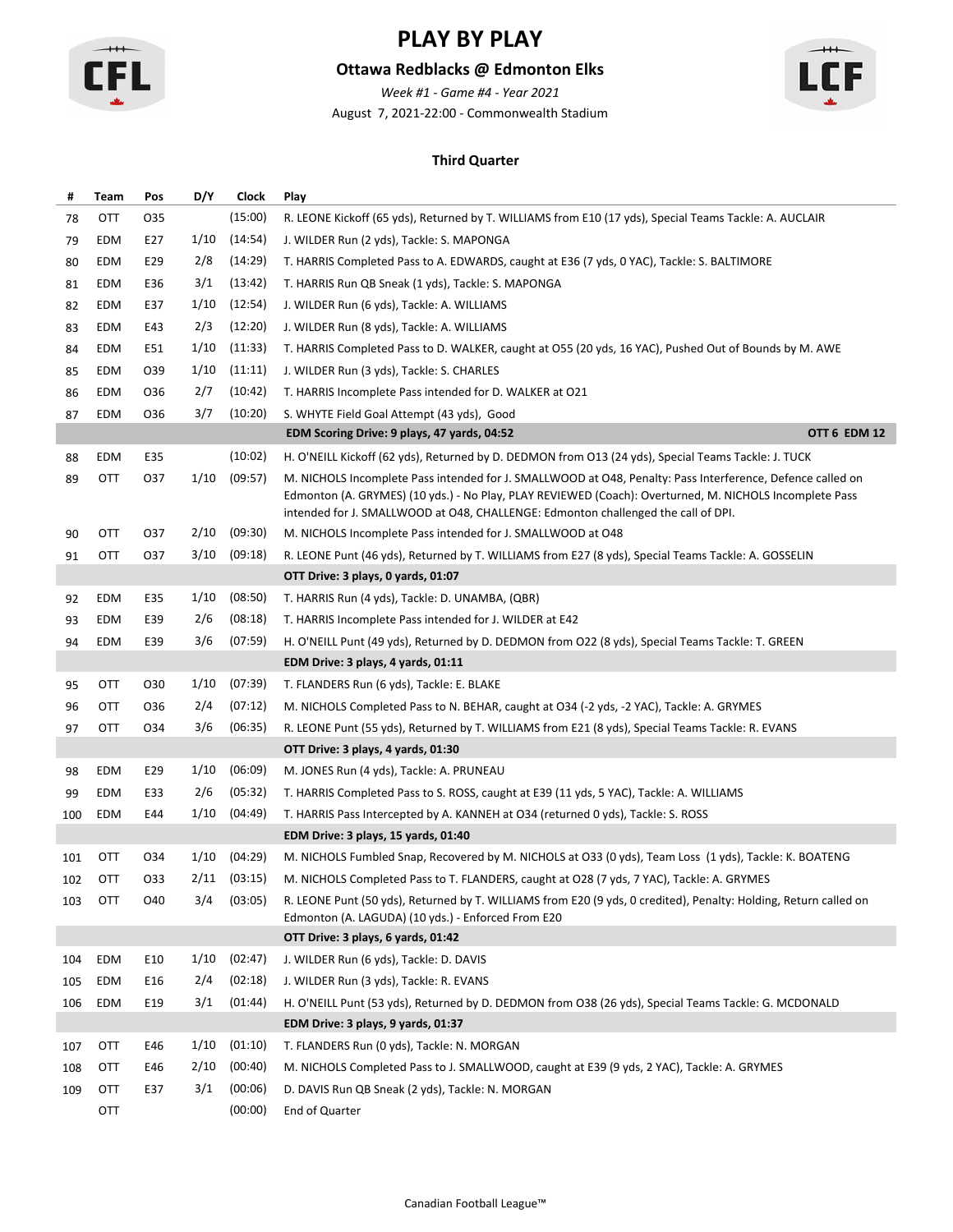

### **Ottawa Redblacks @ Edmonton Elks**

August 7, 2021-22:00 - Commonwealth Stadium *Week #1 - Game #4 - Year 2021*



|                      |       | <b>Time</b> |           |    | <b>First Downs By</b> |            |     |
|----------------------|-------|-------------|-----------|----|-----------------------|------------|-----|
| <b>Teams</b>         | Score | Poss        | <b>Rs</b> | Ps | Pen                   | <b>Tot</b> | 2d  |
| Ottawa Redblacks     |       | 5:35        |           |    |                       |            | 0/4 |
| <b>Edmonton Elks</b> | 12    | 9:25        |           |    |                       |            | 2/6 |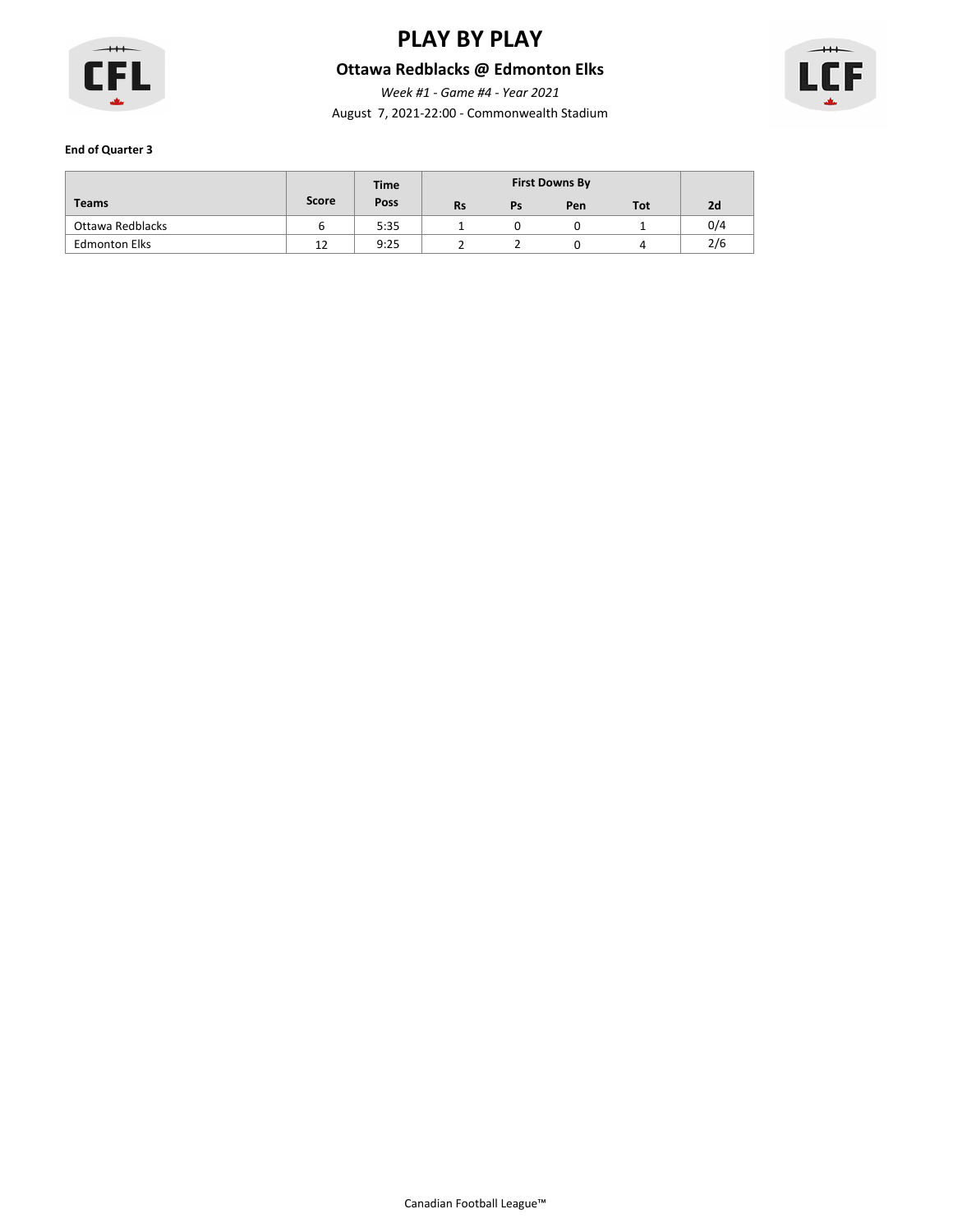

### **Ottawa Redblacks @ Edmonton Elks**

*Week #1 - Game #4 - Year 2021*

August 7, 2021-22:00 - Commonwealth Stadium



#### **Fourth Quarter**

| #   | Team       | Pos             | D/Y  | <b>Clock</b> | Play                                                                                                                                     |
|-----|------------|-----------------|------|--------------|------------------------------------------------------------------------------------------------------------------------------------------|
| 110 | OTT        | E35             | 1/10 | (15:00)      | D. DAVIS Sacked by K. BIERRIA (1 yds), D. DAVIS Team Loss (-1 yds)                                                                       |
| 111 | OTT        | E36             | 2/11 | (14:32)      | M. NICHOLS Sacked by M. MOORE (7 yds), M. NICHOLS Team Loss (-7 yds)                                                                     |
| 112 | OTT        | E43             | 3/18 | (13:46)      | L. WARD Field Goal Attempt (51 yds), Good                                                                                                |
|     |            |                 |      |              | OTT 9 EDM 12<br>OTT Scoring Drive: 6 plays, 3 yards, 02:48                                                                               |
| 113 | EDM        | E35             | 1/10 | (13:22)      | T. HARRIS Completed Pass to D. WALKER, caught at E46 (13 yds, 2 YAC), Tackle: R. EVANS                                                   |
| 114 | EDM        | E48             | 1/10 | (12:47)      | T. HARRIS Completed Pass to J. WILDER, caught at E51 (8 yds, 5 YAC), Tackle: A. WILLIAMS                                                 |
| 115 | EDM        | 054             | 2/2  | (12:18)      | T. HARRIS Run QB Sneak (2 yds), Tackle: R. EVANS                                                                                         |
| 116 | EDM        | 052             | 1/10 | (11:40)      | Penalty: Procedure, General called on Edmonton (D. DEMERY) (5 yds.) - No Play                                                            |
| 117 | EDM        | E53             | 1/15 | (11:32)      | T. HARRIS Completed Pass to J. WILDER, caught at E52 (7 yds, 7 YAC), Tackle: A. WILLIAMS                                                 |
| 118 | EDM        | 050             | 2/8  | (11:03)      | T. HARRIS Completed Pass to D. WALKER, caught at O28 (35 yds, 13 YAC), Tackle: S. BALTIMORE                                              |
| 119 | EDM        | 015             | 1/10 | (10:22)      | T. HARRIS Pass Intercepted by A. KANNEH at O8 (returned 102 yds), Touchdown, A. PRUNEAU injured on the play                              |
|     |            |                 |      |              | <b>OTT 15 EDM 12</b><br>EDM Scoring Drive: 7 plays, 60 yards, 03:25                                                                      |
| 120 | <b>OTT</b> | E25             |      | (09:57)      | L. WARD Convert Kick (32 yds), Good                                                                                                      |
|     |            |                 |      |              | <b>OTT 16 EDM 12</b>                                                                                                                     |
| 121 | OTT        | 035             |      | (09:43)      | R. LEONE Kickoff (65 yds), Returned by T. WILLIAMS from E10 (19 yds), Special Teams Tackle: F. GRIFFIN, M. DUBOIS<br>injured on the play |
| 122 | EDM        | E29             | 1/10 | (09:38)      | T. HARRIS Completed Pass to G. ELLINGSON, caught at E47 (18 yds, 0 YAC), Tackle: S. BALTIMORE                                            |
| 123 | EDM        | E47             | 1/10 | (09:02)      | J. WILDER Run (5 yds), Tackle: A. WILLIAMS, A. PRUNEAU injured on the play                                                               |
| 124 | EDM        | E52             | 2/5  | (08:34)      | T. HARRIS Completed Pass to G. ELLINGSON, caught at O52 (8 yds, 2 YAC), Tackle: S. BALTIMORE, S. BALTIMORE<br>injured on the play        |
| 125 | EDM        | 050             | 1/10 | (08:08)      | J. WILDER Run (4 yds), Tackle: A. ELLIS                                                                                                  |
| 126 | EDM        | O46             | 2/6  | (07:42)      | T. HARRIS Sacked by A. ELLIS (7 yds), T. HARRIS Team Loss (-7 yds)                                                                       |
| 127 | EDM        | 053             | 3/13 | (07:15)      | H. O'NEILL Punt (36 yds), Returned by D. DEDMON from O17 (3 yds), Special Teams Tackle: G. MCDONALD                                      |
|     |            |                 |      |              | EDM Drive: 6 plays, 28 yards, 02:47                                                                                                      |
| 128 | OTT        | O <sub>20</sub> | 1/10 | (06:51)      | M. NICHOLS Run (1 yds), Tackle: E. BLAKE, (QBR)                                                                                          |
| 129 | OTT        | 021             | 2/9  | (06:12)      | M. NICHOLS Sacked by K. BOATENG (10 yds), M. NICHOLS Team Loss (-10 yds)                                                                 |
| 130 | <b>OTT</b> | 011             | 3/19 | (05:28)      | R. LEONE Punt (58 yds), Returned by T. WILLIAMS from E41 (6 yds), Special Teams Tackle: F. GRIFFIN                                       |
|     |            |                 |      |              | OTT Drive: 3 plays, -9 yards, 01:56                                                                                                      |
| 131 | EDM        | E47             | 1/10 | (04:55)      | J. WILDER Run (13 yds), Tackle: A. WILLIAMS                                                                                              |
| 132 | EDM        | 050             | 1/10 | (04:27)      | T. HARRIS Completed Pass to D. WALKER, caught at O51 (4 yds, 4 YAC), Tackle: A. KANNEH                                                   |
| 133 | EDM        | O46             | 2/6  | (03:50)      | T. HARRIS Completed Pass to S. ROSS, caught at O40 (11 yds, 5 YAC), Tackle: A. ELLIS                                                     |
| 134 | EDM        | 035             | 1/10 | (03:15)      | T. HARRIS Pass Intercepted by R. EVANS at O22 (returned 0 yds), Tackle: J. TUCK                                                          |
|     | EDM        |                 |      | (02:54)      | Timeout: Three Minute                                                                                                                    |
|     |            |                 |      |              | EDM Drive: 4 plays, 28 yards, 02:01                                                                                                      |
| 135 | OTT        | 022             | 1/10 | (02:54)      | T. FLANDERS Run (8 yds), Tackle: N. MORGAN                                                                                               |
| 136 | OTT        | 030             | 2/2  | (02:42)      | M. NICHOLS Completed Pass to R. DAVIS, caught at O29 (1 yds, 1 YAC), Tackle: A. GRYMES                                                   |
| 137 | OTT        | 031             | 3/1  | (02:20)      | D. DAVIS Run QB Sneak (2 yds), Tackle: A. GRYMES                                                                                         |
| 138 | OTT        | 033             | 1/10 | (02:07)      | T. FLANDERS Run (7 yds), Tackle: A. GRYMES                                                                                               |
| 139 | OTT        | O40             | 2/3  | (01:45)      | T. FLANDERS Run (2 yds), Tackle: D. WILLIAMS                                                                                             |
|     | OTT        |                 |      | (01:22)      | <b>Timeout Edmonton</b>                                                                                                                  |
| 140 | OTT        | O42             | 3/1  | (01:22)      | R. LEONE Punt (48 yds), Returned by T. WILLIAMS from E20 (8 yds), Special Teams Tackle: L. BOURASSA                                      |
|     |            |                 |      |              | OTT Drive: 6 plays, 20 yards, 01:43                                                                                                      |
| 141 | EDM        | E28             | 1/10 | (01:11)      | T. HARRIS Completed Pass to D. WALKER, caught at E32 (5 yds, 1 YAC), Tackle: D. HAYES                                                    |
| 142 | EDM        | E33             | 2/5  | (01:05)      | T. HARRIS Incomplete Pass intended for A. EDWARDS at E52                                                                                 |
|     | 143 EDM    | E33             | 3/5  | (01:00)      | T. HARRIS Completed Pass to D. WALKER, caught at E42 (10 yds, 1 YAC), Pushed Out of Bounds by R. EVANS                                   |